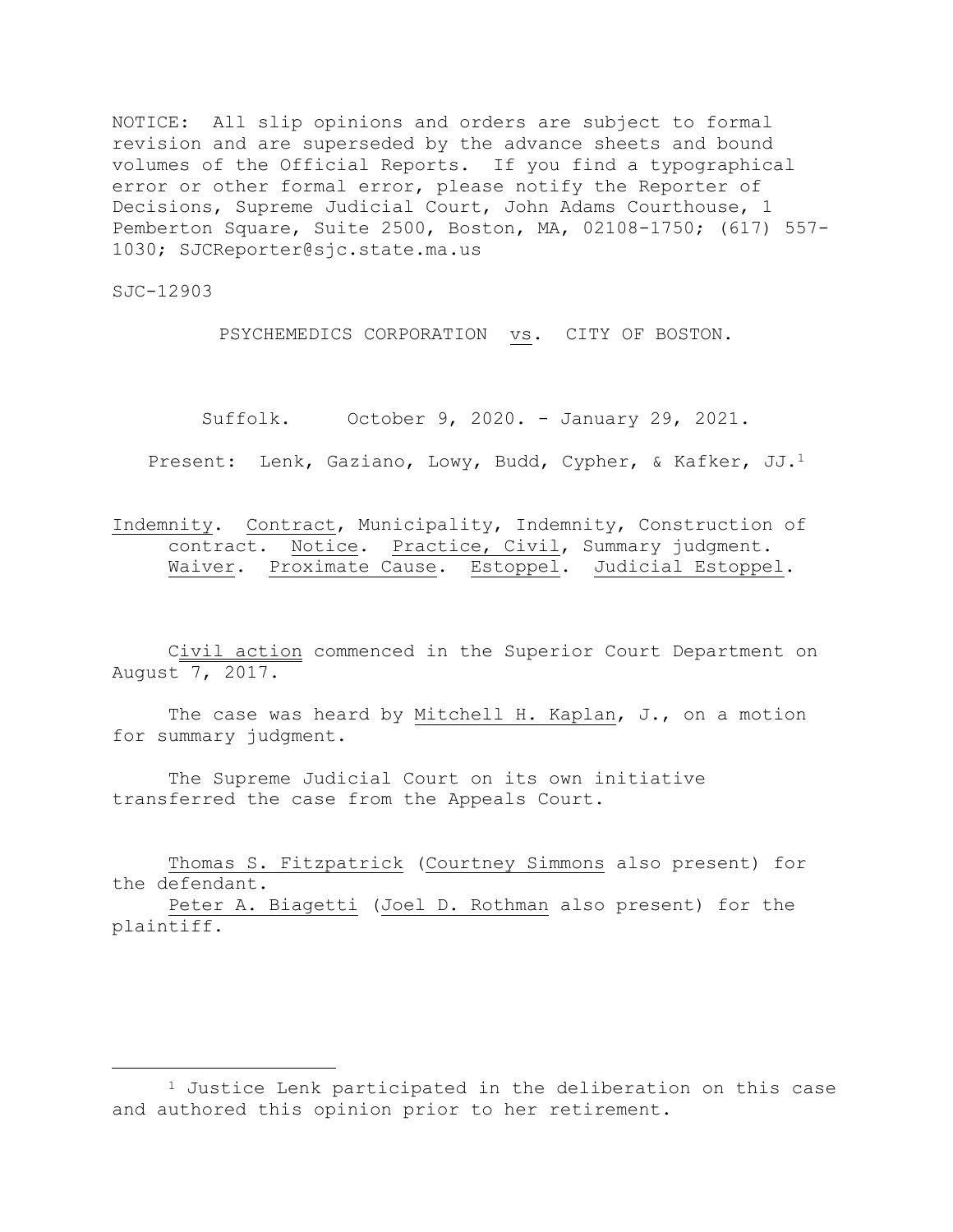LENK, J. For over twenty years, the city of Boston (city) has contracted with Psychemedics Corporation (Psychemedics) to conduct hair follicle tests for the Boston police department to screen for the use of illicit drugs by police officers and recruits. The contracts have included an indemnification clause (article 7.3) in which Psychemedics agreed to "assume the defense of" the city, and to "hold [it] harmless" from all suits and claims arising from "wrongful or negligent" acts by Psychemedics.<sup>2</sup>

Long after a number of officers, who had been terminated in connection with positive drug hair tests by Psychemedics, brought suit against the city, Psychemedics sought declaratory relief on the ground that it had no duty to indemnify the city, because the city had not "allowed" it to assume the defense of those cases. The city, however, maintained that it had informed Psychemedics repeatedly, both orally and in writing, of its contractual obligation to defend and hold the city harmless from certain claims arising from Psychemedics's purported negligence. The city also brought counterclaims alleging breach of contract and seeking declaratory relief.

 $2$  After the events at issue here, the clause was modified to provide for indemnification for Psychemedics's "tasks, functions, and responsibilities," rather than its "wrongful or negligent" conduct or omissions.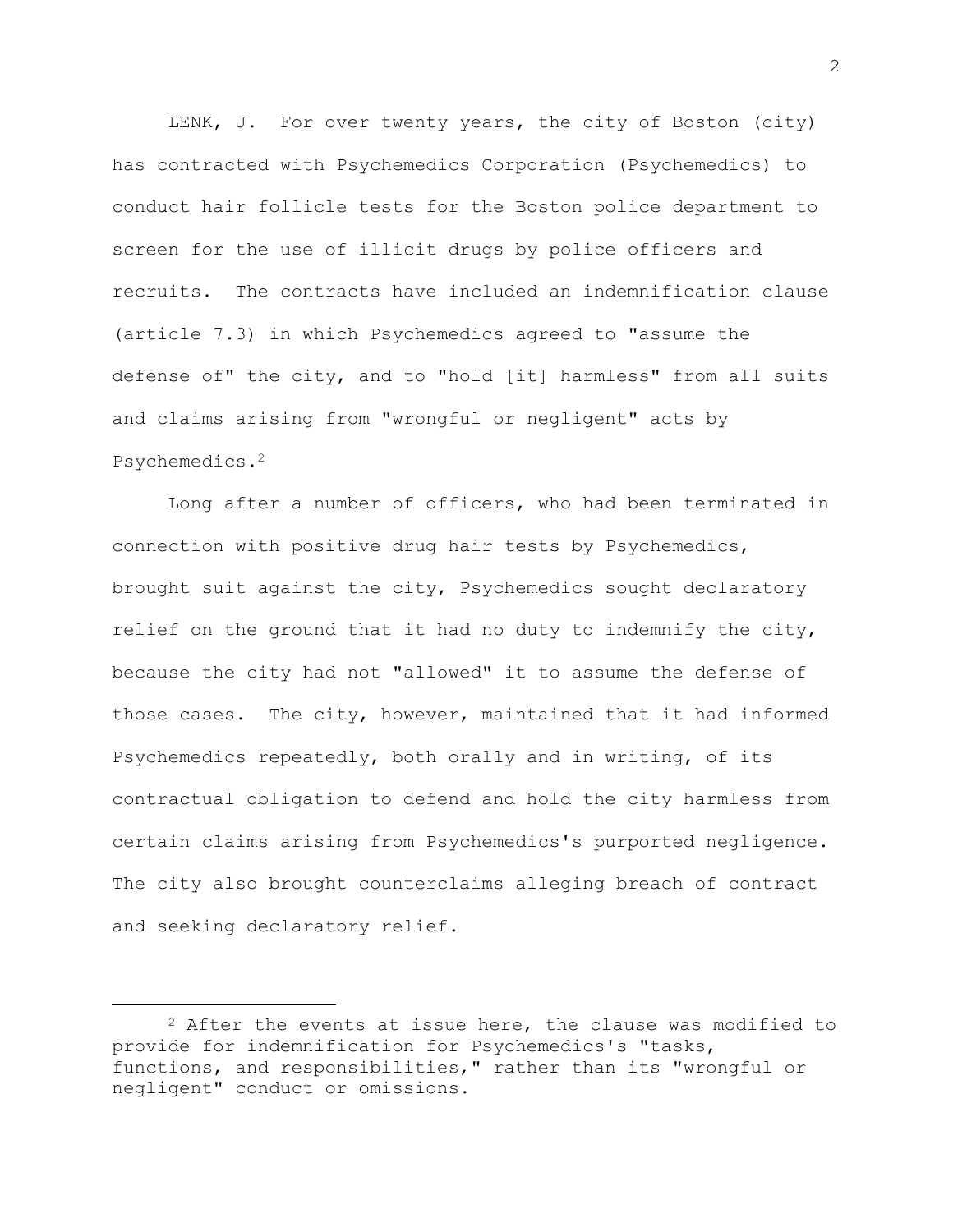A Superior Court judge, relying on the substance of communications that the parties agreed took place between them,  $3$ construed these communications as meaning that the city indeed had deprived Psychemedics of the opportunity of assuming the defense. On that basis, the judge granted Psychemedics's motion for summary judgment. $4$  The city appealed, and we transferred the case to this court on our own motion.

Where, as here, the parties do not specify the proper form of notice or what would constitute the opportunity to defend, we must decide what constitutes, as a matter of law, the provision of such notice and opportunity. See Browning-Ferris Indus., Inc. v. Casella Waste Mgt. of Mass., Inc., 79 Mass. App. Ct. 300, 312 (2011), quoting Fay, Spofford & Thorndike, Inc. v. Massachusetts Port Auth., 7 Mass. App. Ct. 336, 342 (1979) ("Where the parties to a contract have not agreed with respect to a term which is essential to a determination of their rights and duties, a term which is reasonable in the circumstances will be supplied by the court"). We conclude that, in the absence of any specific contractual provisions by the parties, a simple

<sup>&</sup>lt;sup>3</sup> Other key portions of the communications were hotly disputed.

 $4$  Because of his decision on the duty to defend, the judge did not reach Psychemedics's other claims, any one of which, it asserted, would have required that summary judgment be entered in its favor. The judge also did not reach the city's counterclaims.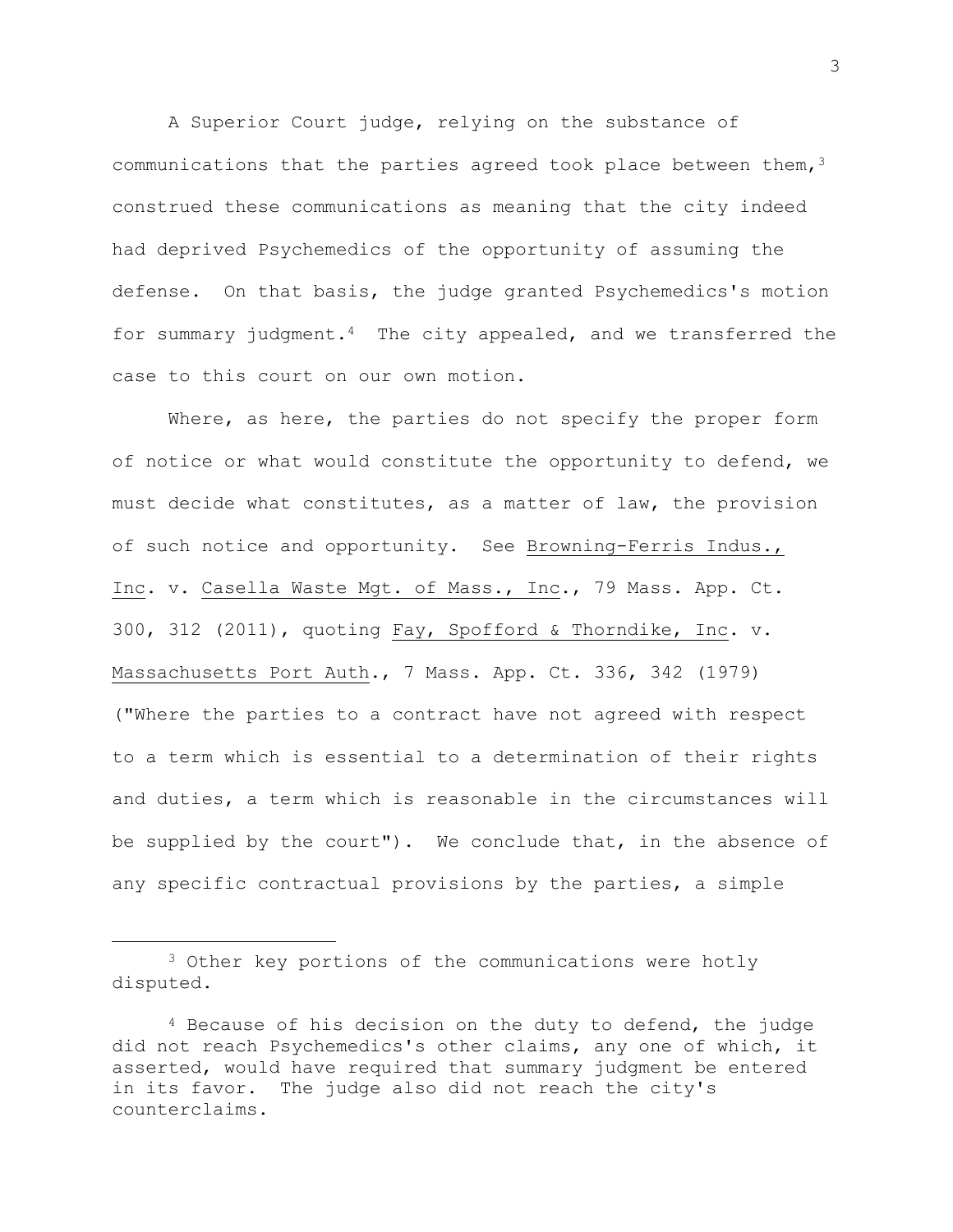statement of claims that are encompassed by the indemnification clause is sufficient to trigger the obligation to assume the defense; the notice need not be in writing or in any particular form of words, and the indemnitee need not explicitly ask for the assumption of the defense or to hold the indemnitee harmless. Once notice has been received, the burden shifts to the indemnitor proactively to attempt to assume the defense. To attempt proactively to assume the defense entails good faith efforts promptly to assume and control the defense of the claims asserted.<sup>5</sup>

Given this, and on the record before us, we conclude that Psychemedics did not meet its burden to establish by undisputed facts that it was entitled to judgment as a matter of law. Accordingly, the allowance of summary judgment and the entry of a declaratory judgment in Psychemedics's favor were incorrect.

1. Background. a. Parties' prior course of dealing. Beginning in 1998, the city entered into a series of contracts<sup>6</sup> with Psychemedics for hair follicle testing services.<sup>7</sup> The tests

<sup>&</sup>lt;sup>5</sup> If the scope of coverage is contested, this might be done under a reservation of rights.

 $6$  The contracts generally were renewed annually, although the first contract was for eighteen months, and the 2013 and 2016 contracts each covered a period of three years.

<sup>&</sup>lt;sup>7</sup> The city previously had conducted random drug testing of officers through urinalysis. It abandoned that method after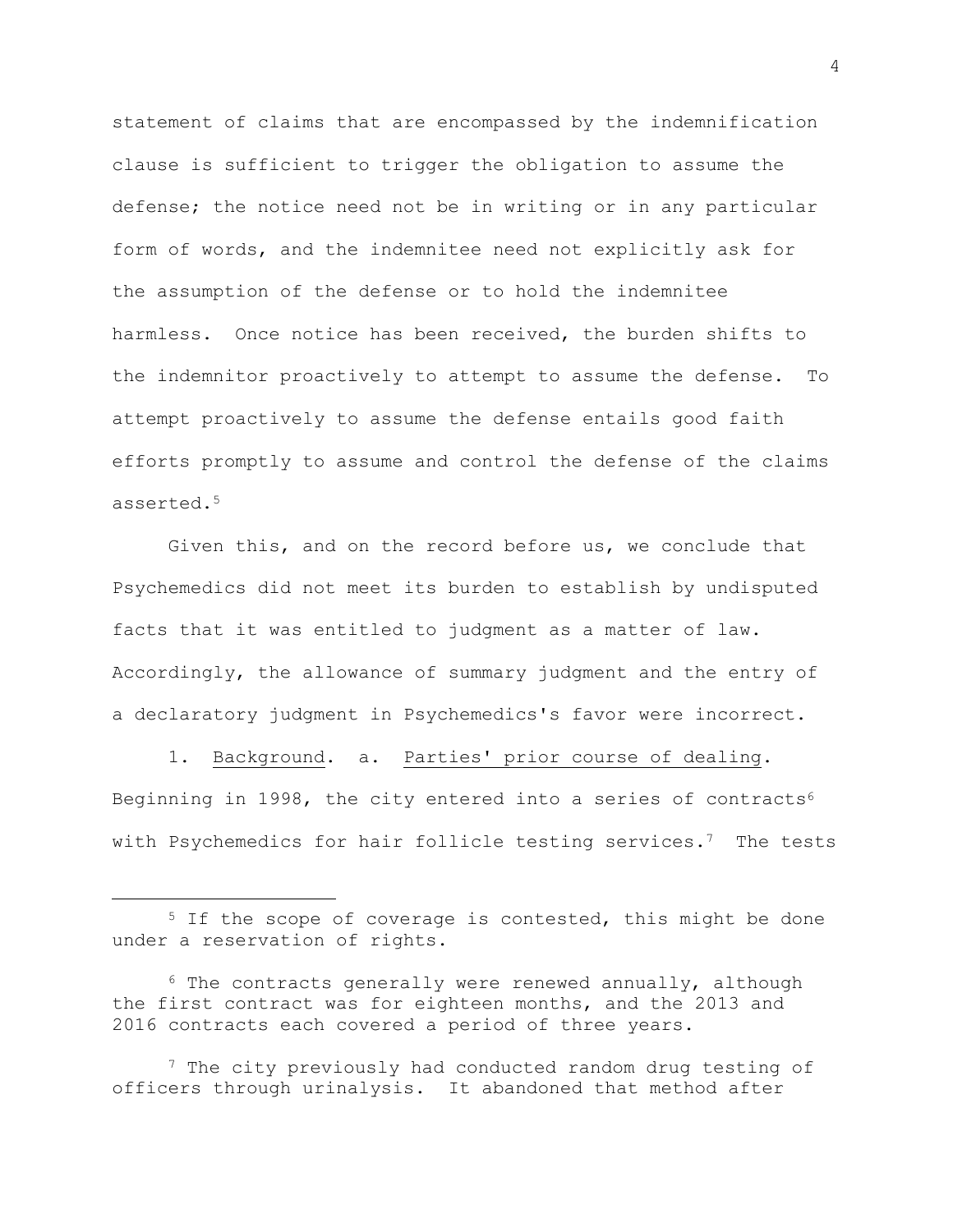were conducted on recruits and officers of the Boston police department. When a test returned a positive result, as indicated by criteria set forth in Psychemedics's standard operating procedures, a review process was triggered. The review included a second, "safety net" test. If that test, too, returned a positive result, the employee would be subject to a disciplinary hearing. At the end of the process, the police commissioner made the final determination as to the action to be taken against the officer, including termination.

Some scientific research at the time the parties entered into their first contract had cast doubt upon the efficacy of hair follicle tests, and had raised questions as to whether the method was racially biased. Critics noted, inter alia, that environmental exposure to drugs could contaminate hair samples, and that melanin content in hair, as well as hair texture (often associated with race or ethnicity) had a significant impact on the test results, leading to potential racial bias. The city sought and obtained assurances from Psychemedics with respect to the accuracy of its tests in identifying voluntary ingestion and the absence of racial bias.

this court held in Guiney v. Police Comm'r of Boston, 411 Mass. 328, 333-334 (1991), that random urinalysis testing constituted an unreasonable search and seizure under art. 14 of the Massachusetts Declaration of Rights.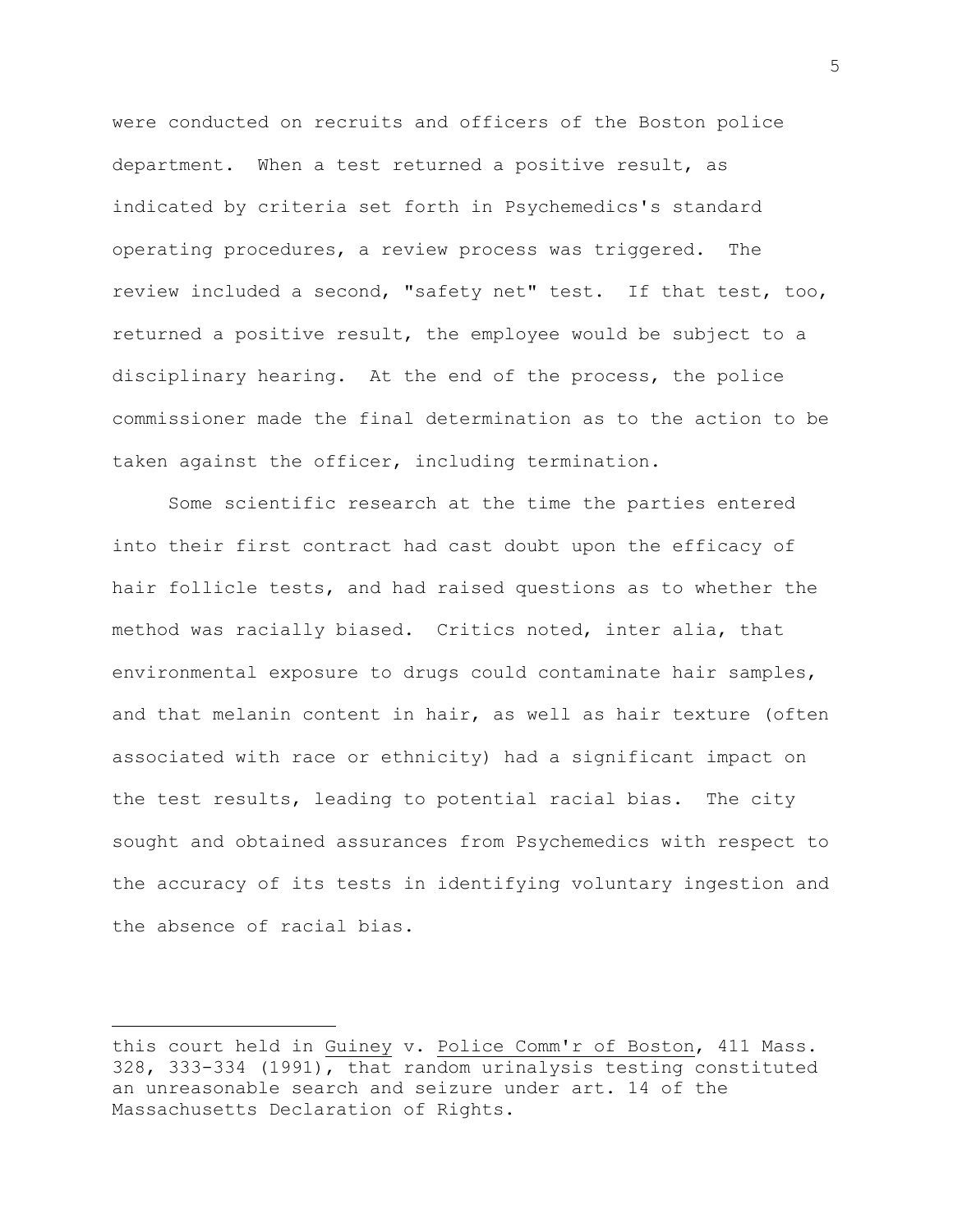b. Litigation related to the hair follicle tests. Between 2001 and 2006, ten Boston police officers challenged their terminations (pursuant to positive results from Psychemedics's hair drug tests) before the Civil Service Commission (commission). In 2013, six officers succeeded in obtaining reversals of their terminations. See Thompson v. Civil Serv. Comm'n, 90 Mass. App. Ct. 462, 470-471 (2016). A Superior Court judge affirmed the commission's decision that the officers should be reinstated, and increased the amount of back pay to be awarded to them. The Appeals Court affirmed. See id.

Eight officers also joined in a civil rights action against the city and its police department, alleging disparate impact under Title VII of the Civil Rights Act of 1964, 42 U.S.C. §§ 2000e et seq. See Jones v. Boston, 845 F.3d 28 (1st Cir. 2016) (Jones III); Jones v. Boston, 752 F.3d 38 (1st Cir. 2014) (Jones I); Jones v. Boston, 118 F. Supp. 3d. 425 (D. Mass. 2015) (Jones II). The plaintiffs in the Jones case asserted that Psychemedics's hair tests disproportionately yielded false positives for people of color, resulting in disparate impact by race. See Jones I, supra at 45. The parties await a final determination in the Jones matter, following a jury-waived trial in 2018. See Jones III, supra at 38 (remanding for further proceedings on question whether city refused to adopt testing method that would have reduced disparate impact of hair test).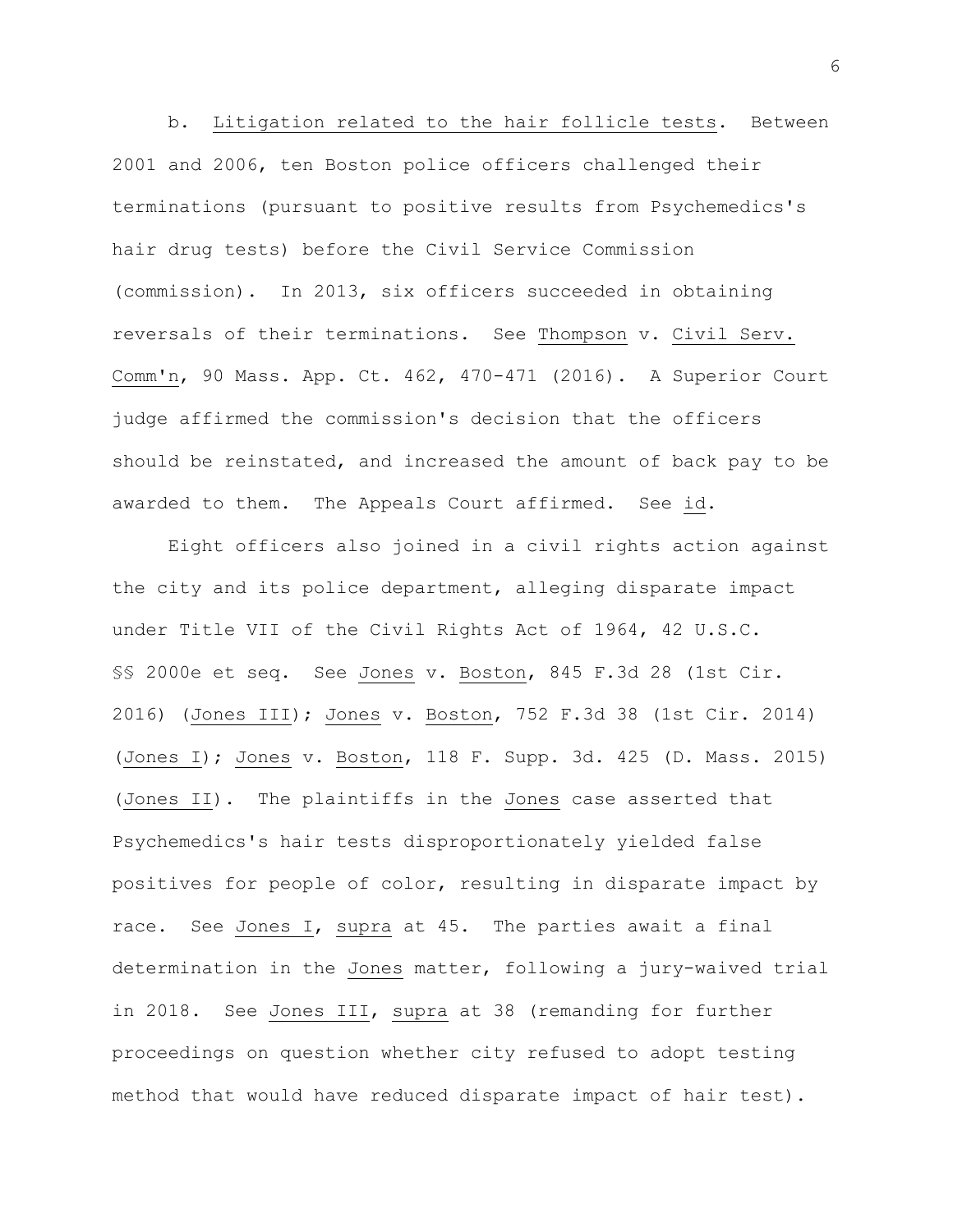The racial bias claims are not themselves before us. We instead examine whether Psychemedics met its burden to establish that the city did not "allow" it to assume the defense of certain litigation and that Psychemedics thereby was relieved of its contractual obligations pursuant to article 7.3.

c. Contract provisions. The initial contract, based on one of the city's standard agreements for outside contractors, was executed in 1998; it has been renewed regularly since then, with the most recent three-year agreement signed in 2016. The two clauses at issue here -- articles 7.3 and 8.2 -- were largely consistent across the various contracts.<sup>8</sup> Article 7.3 provided:

L,

<sup>8</sup> This language remained virtually identical from 1998 to 2008 (the period of the testing at issue here), when article 7.3 was revised to provide, "The Contractor shall assume the defense of and hold the City, its officers, agents or employees, harmless from all suits and claims against them or any of them arising from tasks, functions, and responsibilities the Contractor is obligated to perform under the contract before performance of services is complete and after performance of services if the service of work product fails to conform to specifications. This shall include Contractor's obligations to conduct testing and convey test results to the designated recipient. The Contractor shall not assume the defense of nor hold the City, its officers, agents or employees, harmless from suits and claims resulting from tasks or functions the City or its agents perform. The City shall assume the defense of and hold the Contractor [its] officers, agents or employees, harmless from all suits and claims against them or any of them arising from the City's collection, handling and submission by the City of test samples, application of the City's personnel policies, and the interpretation, use and confidential treatment by the City of the test results." (Emphasis supplied.)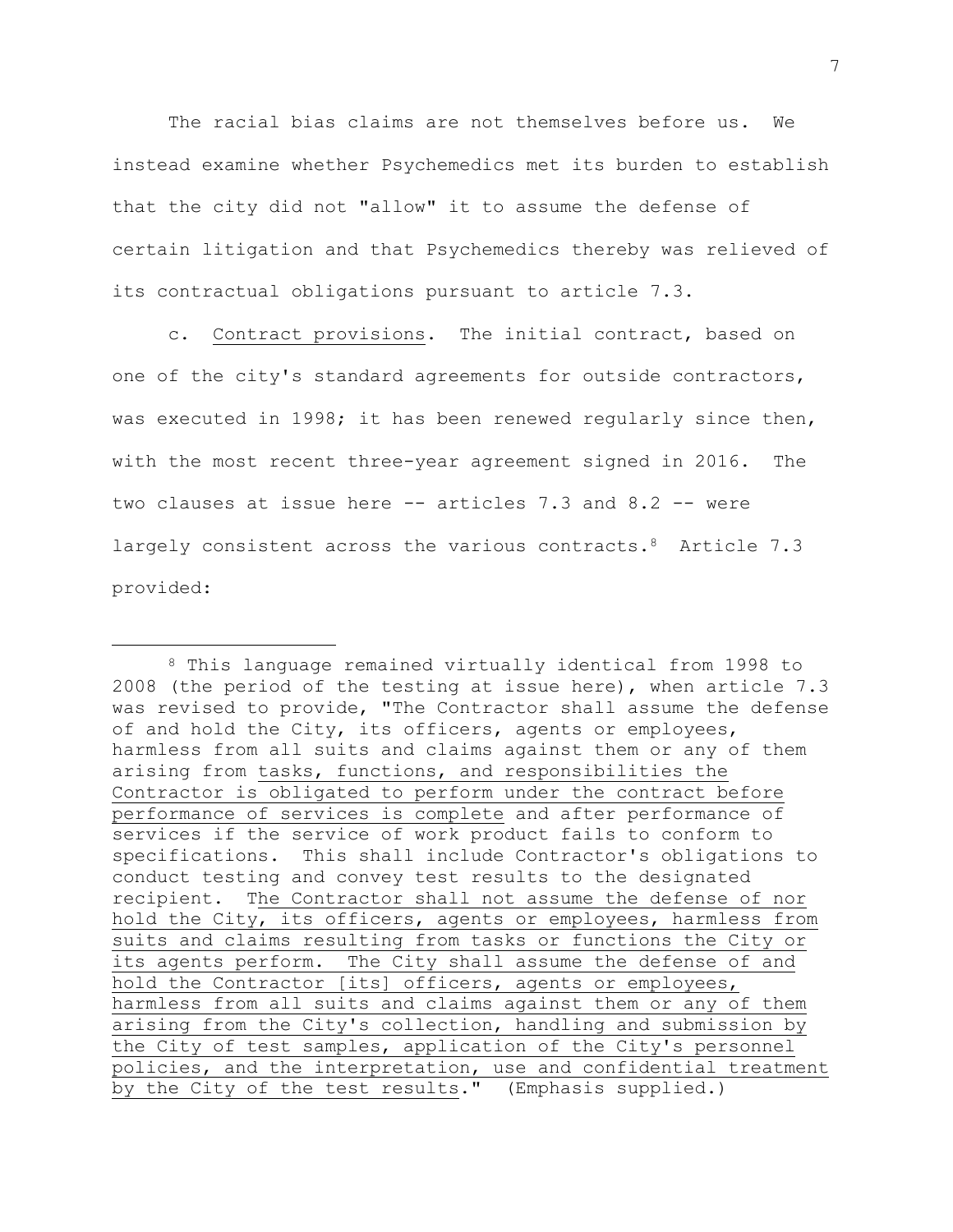"The Contractor [(Psychemedics)] shall assume the defense of and hold the City, its officers, agents or employees, harmless from all suits and claims against them or any of them arising from any wrongful or negligent act or omission of the Contractor, its agents or employees in any way connected with performance under this Contract."

## Article 8.2 stated:<sup>9</sup>

a<br>B

"If the damages sustained by the City resulting from the Contractor's wrongful or negligent acts or omissions exceed sums due or to become due, the Contractor shall pay the difference to the City."

d. City's requests for assistance. The parties agree

that, beginning in 2006, the city communicated with Psychemedics regarding the subject of indemnification. They also agree as to the content and nature of certain of these communications, and, because it is upon these undisputed communications that the judge relied in awarding summary judgment to Psychemedics, we begin our analysis by focusing on them as well.

In early 2006, the city orally requested in some form that Psychemedics share in the defense costs of the Jones case. The record does not contain details as to the words exchanged during this communication. Psychemedics's letter in response, however,

Article 8.2 also was slightly revised to state, "If the damages sustained by the City resulting from tasks, functions, and responsibilities the Contractor is obligated to perform under the contract exceed sums due or to become due, the Contractor shall pay the difference to the City upon demand" (emphasis supplied).

<sup>9</sup> The city relied upon article 8.2 in its counterclaims. See discussion, infra.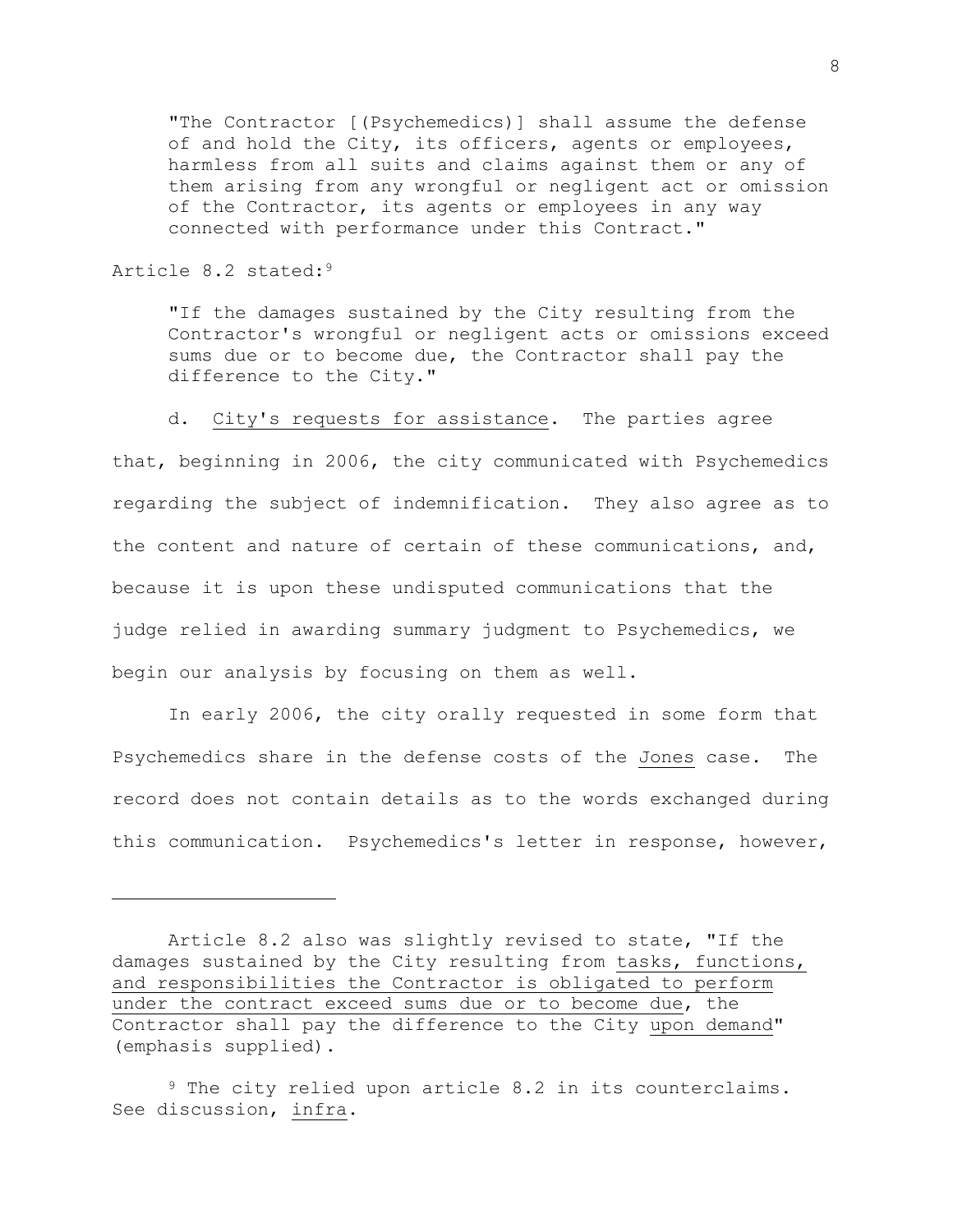dated February 15, 2006, indicates that the city requested that Psychemedics "share in the out-of-pocket costs to hire an outside attorney to represent the [c]ity in the Jones et al. case." Psychemedics declined, but offered to make its scientific and legal staff available to assist the city, without charge.

On June 9, 2006, the city sent a letter to Psychemedics reiterating its request for financial contribution to the defense case in Jones I, 752 F.3d at 45. In that letter, the city quoted article 7.3 of the parties' contract, the indemnification clause, and stated, "The conduct alleged in the [Jones] Complaint is wrongful or negligent conduct on the part of Psychemedics Corporation." The letter suggested that cost sharing would be reasonable "in light of the alternative remedy provided for in the contract." Psychemedics replied in writing on June 19, 2006, and again declined to contribute financially. It asserted that article 7.3 was not applicable because Psychemedics had yet to be adjudicated negligent, <sup>10</sup> and reiterated the offer of technical support.

The parties dispute whether, in 2006, a "cooperation agreement" was reached between Psychemedics and the city stating that, in lieu of a financial contribution to, or assumption of

<sup>&</sup>lt;sup>10</sup> Psychemedics since has disavowed this argument.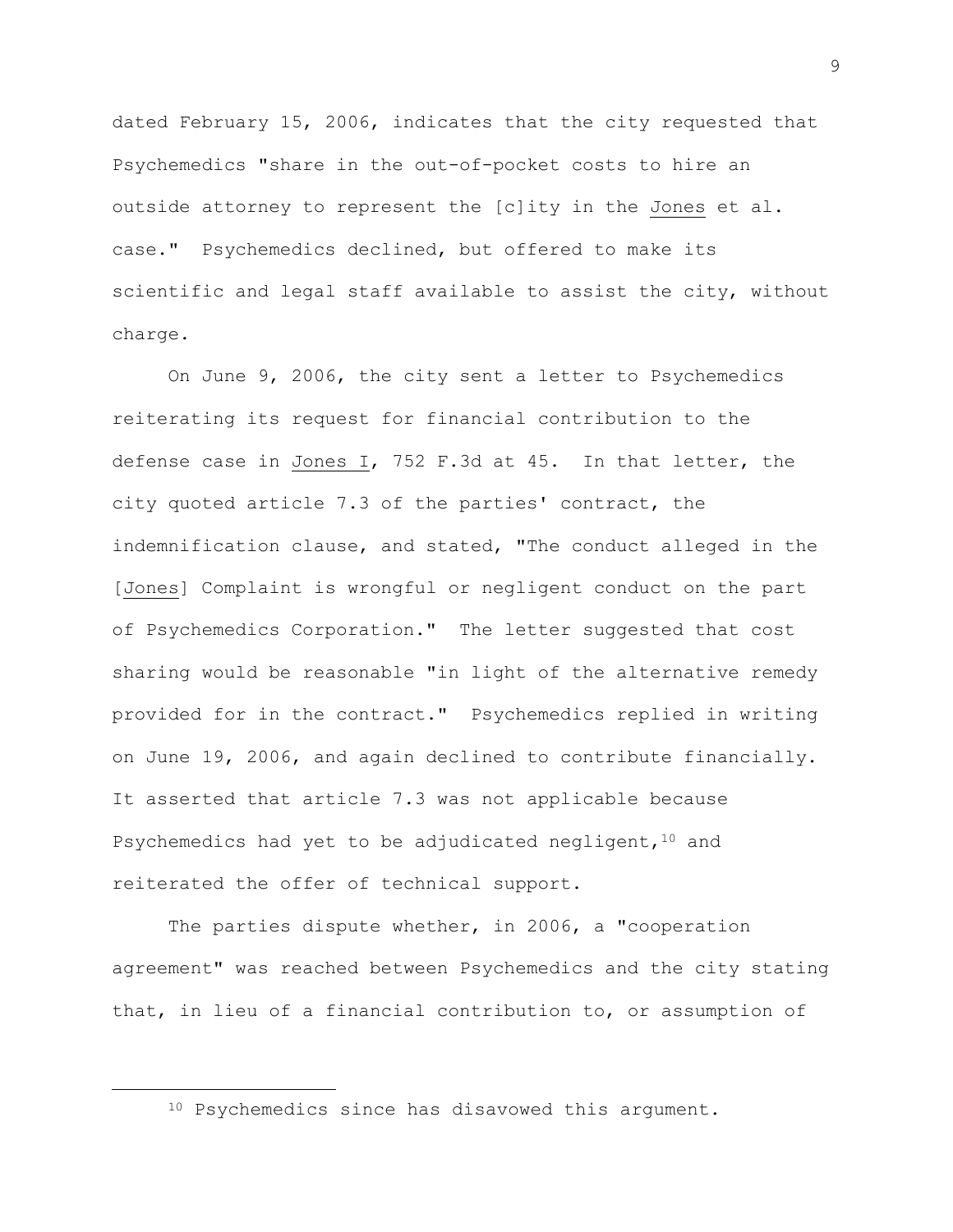the defense of the ongoing lawsuits, Psychemedics would provide free legal and scientific expertise. In October 2007, the city filed a motion in the Jones case, seeking leave to file a thirdparty complaint for indemnification and contribution against Psychemedics. The motion was denied.

At that point, there was a lull in the parties' communications about indemnification; Psychemedics provided a disputed amount of technical and legal assistance at points during the more than ten-year period of litigation, in the Jones case and the appeals before the commission. The city continued to contract with Psychemedics for drug testing services, and also continued its own defense of Psychemedics's testing before the commission and in the Jones case. Although the extent of its contribution and the terms under which that contribution was made are contested, Psychemedics supported the ongoing litigation through its legal and scientific staff**.**

Ten years passed. In February 2017, the city orally requested that Psychemedics indemnify it for expenses and losses connected to the Jones case and the commission appeals. In July of that year, the city reiterated the request in an electronic mail message. The message demanded "indemnification from Psychemedics in connection with its liability and costs in [the Jones and commission matters], including anticipated settlement payments, pursuant to the [c]ity's contracts with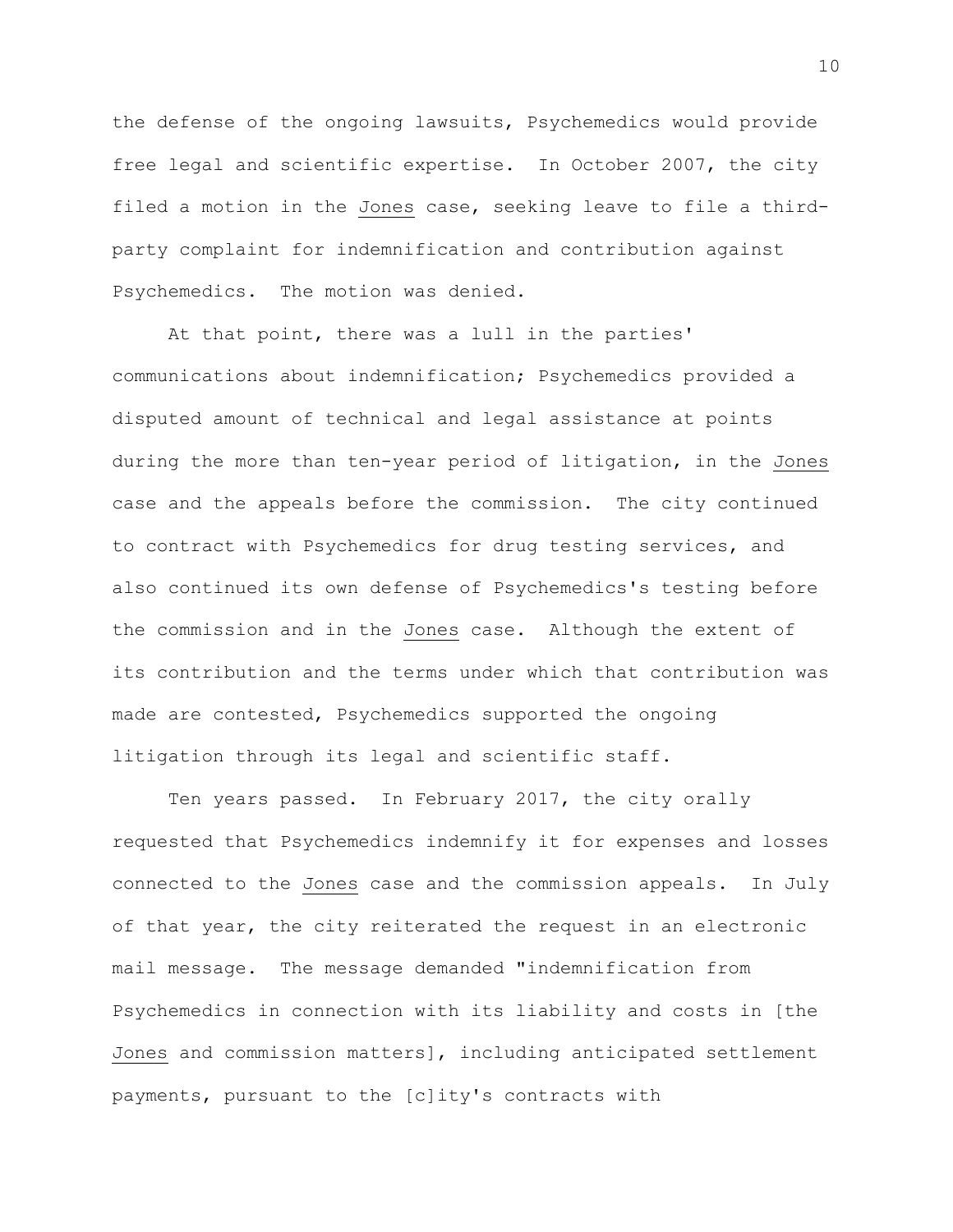[Psychemedics], which the [c]ity maintains requires indemnification for all suits and claims against the [c]ity arising from any wrongful or negligent act or omission of Psychemedics, its agents, or employees."

In August 2017, Psychemedics filed the instant complaint in the Superior Court, seeking a judgment declaring that the city is not entitled to indemnification from Psychemedics for liability and costs related to the Federal civil rights suit and the commission appeals (count one). The complaint also contained claims for breach of contract, breach of the implied covenant of good faith and fair dealing, quantum meruit, unjust enrichment, estoppel, and detrimental reliance.

The city denied liability as to all counts and asserted counterclaims for declaratory relief and breach of contract. Psychemedics moved for summary judgment on its affirmative claims and for declaratory relief on the city's counterclaims.<sup>11</sup> A Superior Court judge granted Psychemedics's motion on count one after concluding that "the [c]ity breached the indemnification clause by not allowing Psychemedics to assume the defense of the civil-rights lawsuits [against the city]." The judge stated that, as a result of this determination, there

<sup>&</sup>lt;sup>11</sup> The city did not file a cross motion for summary judgment.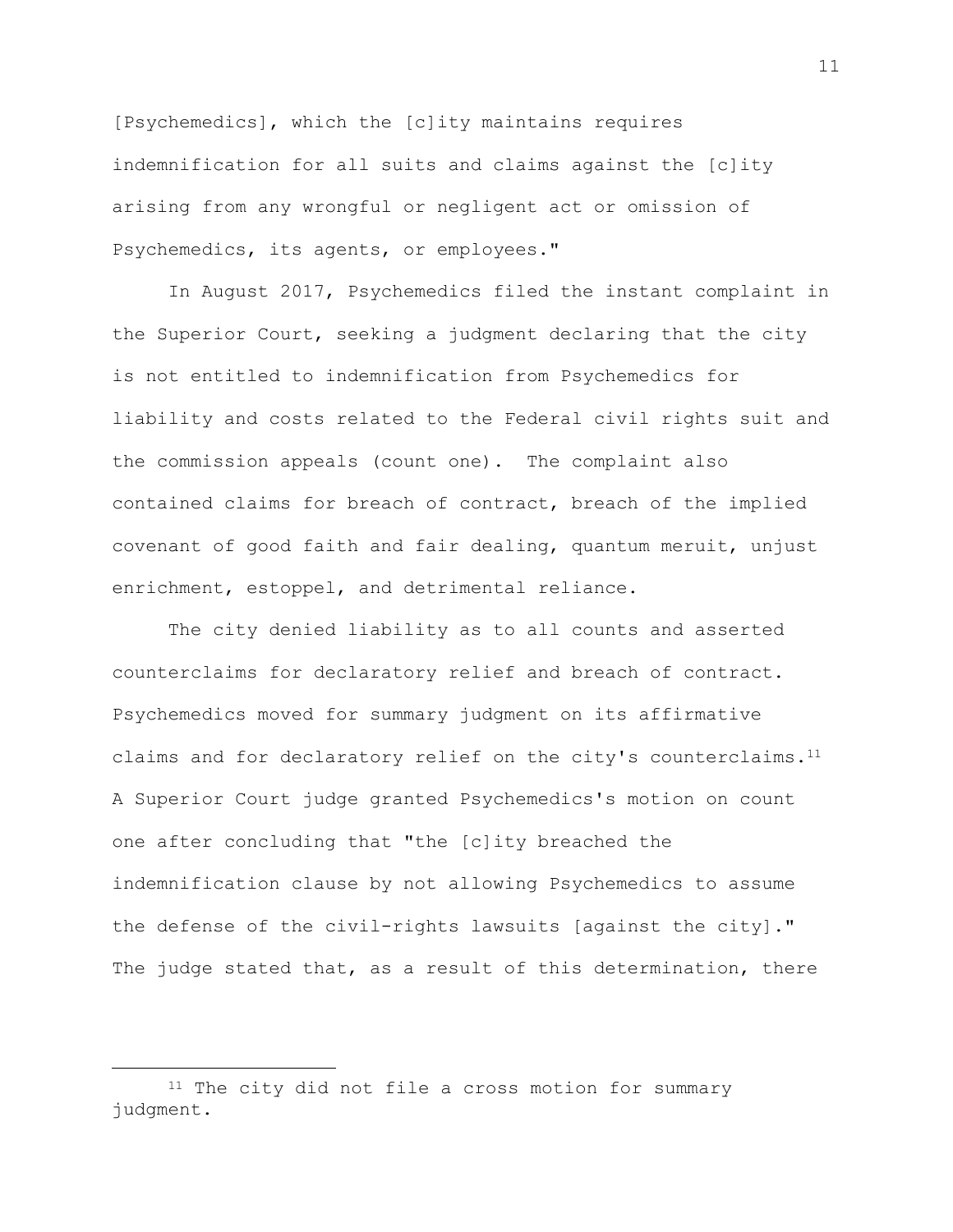was no need to reach Psychemedics's other claims or the city's counterclaims, and he did not do so.

2. Discussion. The key issue in this case is whether the judge erred in allowing Psychemedics's motion for summary judgment on the ground that the city had not allowed it to assume the defense of the lawsuits, and thus that Psychemedics had no obligation under article 7.3 to defend and indemnify the city. We conclude that he did.

We also briefly address the city's counterclaims, and three other arguments by Psychemedics in favor of summary judgment, that the judge viewed as moot. Psychemedics had argued that (1) the city orally waived its rights to indemnification after it and Psychemedics entered into an oral arrangement for technical and legal support; (2) Psychemedics was not the proximate cause of the city's damages, as the police commissioner, and not Psychemedics, made the employment decisions; and (3) the city was estopped from claiming Psychemedics's tests were flawed after arguing otherwise in previous and then-ongoing litigation in State and Federal courts. We conclude that the judge incorrectly decided that summary judgment in favor of Psychemedics on count one of its complaint effectively disposed of, among other things, the city's counterclaims based on article 8.2 of the parties'

12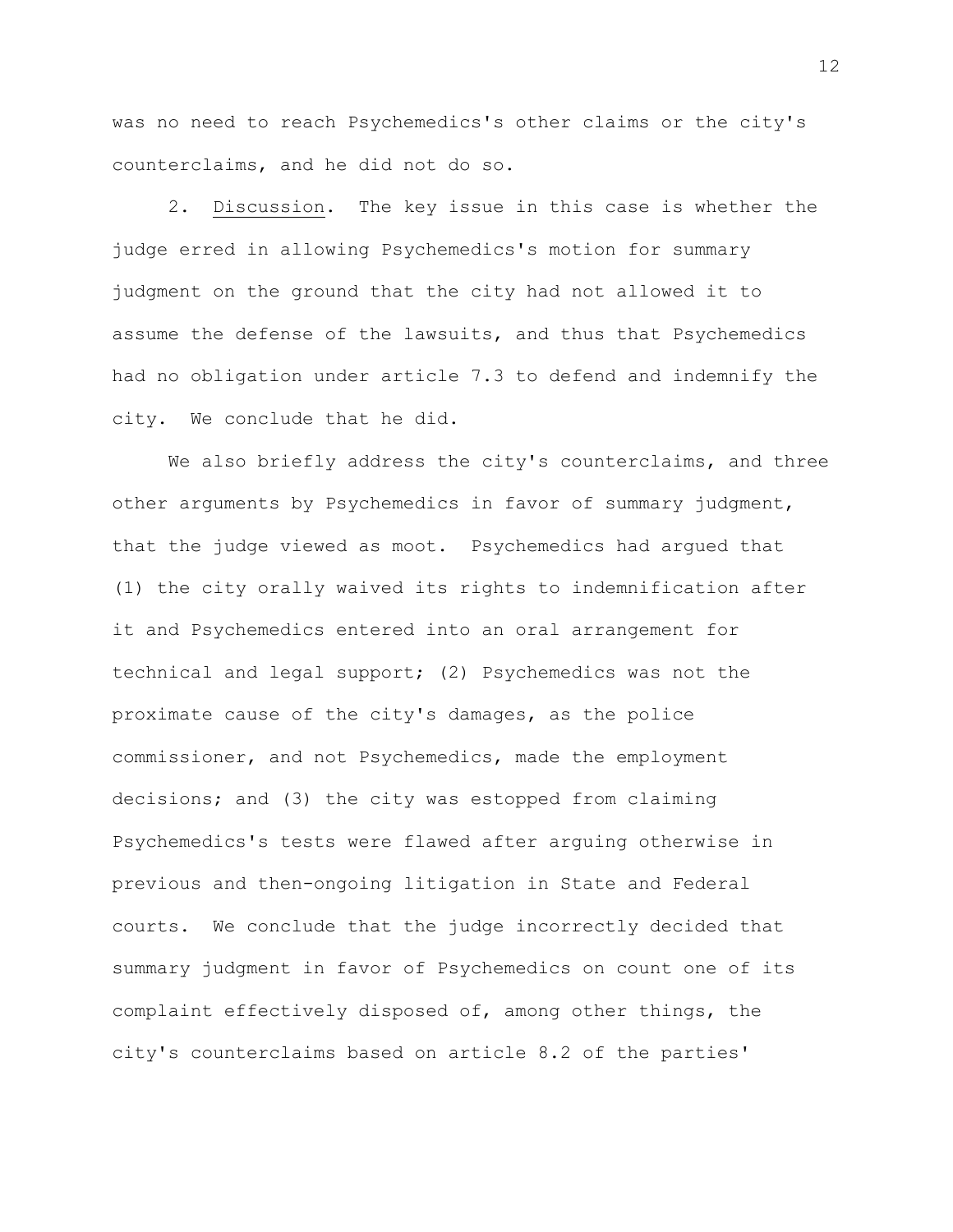contract. Further, on the record before us, Psychemedics has not shown an entitlement to summary judgment on any other basis.

a. Standard of review. We review a motion for summary judgment de novo. See Mass. R. Civ. P. 56, 365 Mass. 824 (1974); Federal Nat'l Mtge. Ass'n v. Hendricks, 463 Mass. 635, 637 (2012). In doing so, we must determine "whether, viewing the evidence in the light most favorable to the nonmoving party, all material facts have been established and the moving party is entitled to judgment as a matter of law." Augat, Inc. v. Liberty Mut. Ins. Co., 410 Mass. 117, 120 (1991), citing Mass. R. Civ. P. 56 (c), as amended, 436 Mass. 1404 (2002). We also review de novo a judge's "interpretation of the meaning of a term in a contract." See Balles v. Babcock Power Inc., 476 Mass. 565, 571 (2017), quoting EventMonitor, Inc. v. Leness, 473 Mass. 540, 549 (2016).

b. Duty to defend under article 7.3. We must determine whether, in this case, the judge erred in concluding that the city did not "allow" Psychemedics to assume the defense, and that the city therefore was not entitled to indemnification. The city maintains that it provided more than adequate notice of the need for a defense, it did nothing to prevent Psychemedics from assuming the defense, and Psychemedics then failed to perform its duty under article 7.3 to defend and indemnify the city.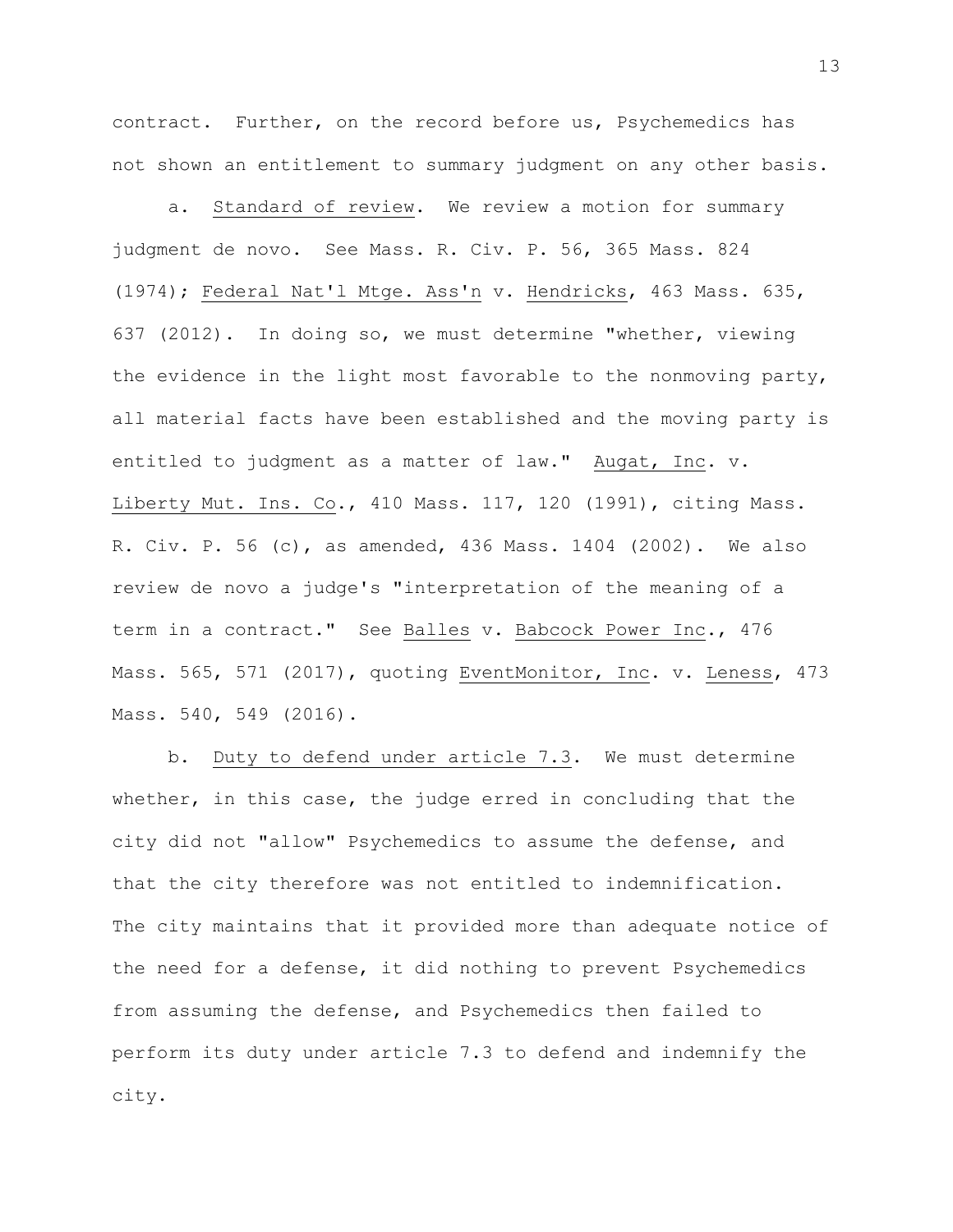To enforce an indemnification clause, the indemnitee first must give the indemnitor "notice and an opportunity to defend." Trustees of the N.Y., N.H. & H.R.R. v. Tileston & Hollingsworth Co., 345 Mass. 727, 732 (1963) (Trustees). See Pasquale v. Shore, 343 Mass. 239, 243-244 (1961). The indemnitee then must allow the indemnitor to take over the defense (if it attempts to do so), and must not later block the indemnitor from doing so.

Parties may agree to any reasonable prerequisites for providing notice of the need for indemnification and the tendering of a defense. See Beacon Hill Civic Ass'n v. Ristorante Toscano, Inc., 422 Mass. 318, 320 (1996), quoting Smith v. The Ferncliff, 306 U.S. 444, 450 (1939) ("[t]he general rule of our law is freedom of contract"). See, e.g., Cheschi v. Boston Edison Co., 39 Mass. App. Ct. 133, 142 (1995) (where contract required notice be "prompt," delay relieved indemnitor of obligation). If, on the other hand, the notice procedures necessary to invoke indemnification are not explicitly set forth in the contract, "no particular form of words is necessary" to present notice and the opportunity to assume the defense. Bowditch v. E.T. Slattery Co., 263 Mass. 496, 499 (1928).

Once notice and the opportunity to defend are proffered, the indemnitor is on the proverbial hook for claims that it has promised to indemnify. "When a person is responsible over to another, either by operation of law or by express contract, and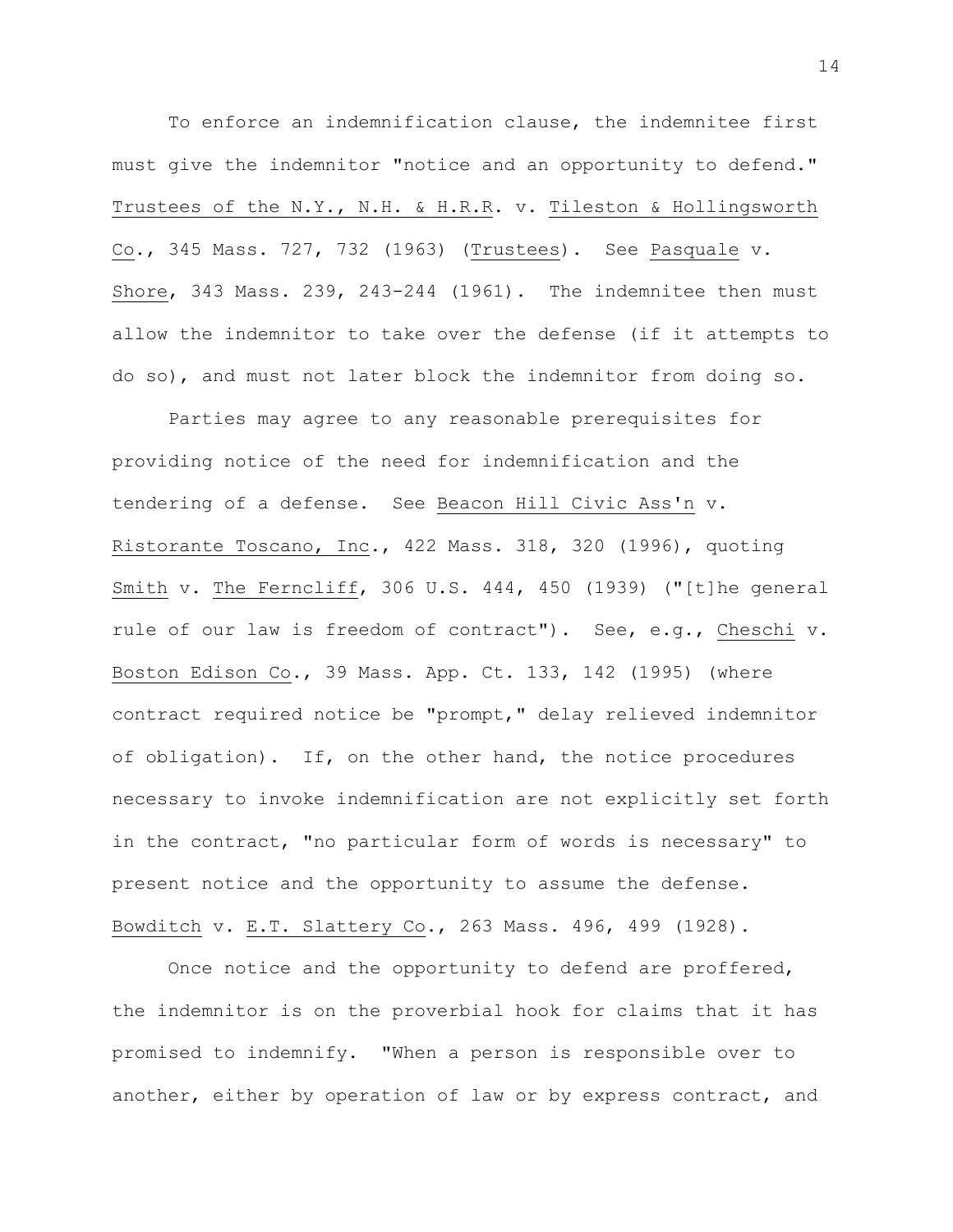he is duly notified of the pendency of the suit, and requested to take upon him the defence of it, he is no longer regarded as a stranger, because he has the right to appear and defend the action, and has the same means and advantages of controverting the claim as if he was the real and nominal party upon the record. In every such case, if due notice is given to such person, the judgment, if obtained without fraud or collusion, will be conclusive against him, whether he has appeared or not" (citation omitted). Boston v. Worthington, 10 Gray 496, 498–499 (1858), and cases cited.

For reasons that are unclear, the parties here did not specify any requirements to effect notice of a request for indemnification or the tendering of a defense. See, e.g., Trustees, 345 Mass. at 732 (contract contained no "demand or request"). Article 7.3 provided only that Psychemedics "shall assume the defense of and hold the [c]ity . . . harmless" (emphasis supplied). Therefore, a simple statement of the existence of allegations of conduct covered by the indemnification provision would suffice to provide notice. See, e.g., Trustees, supra; Bowditch, 263 Mass. at 499; Worthington, 10 Gray at 499.

The judge, however, stated that, while no specific form of words was required to establish adequate notice, "the indemnitee must make it clear that it is calling upon the indemnitor to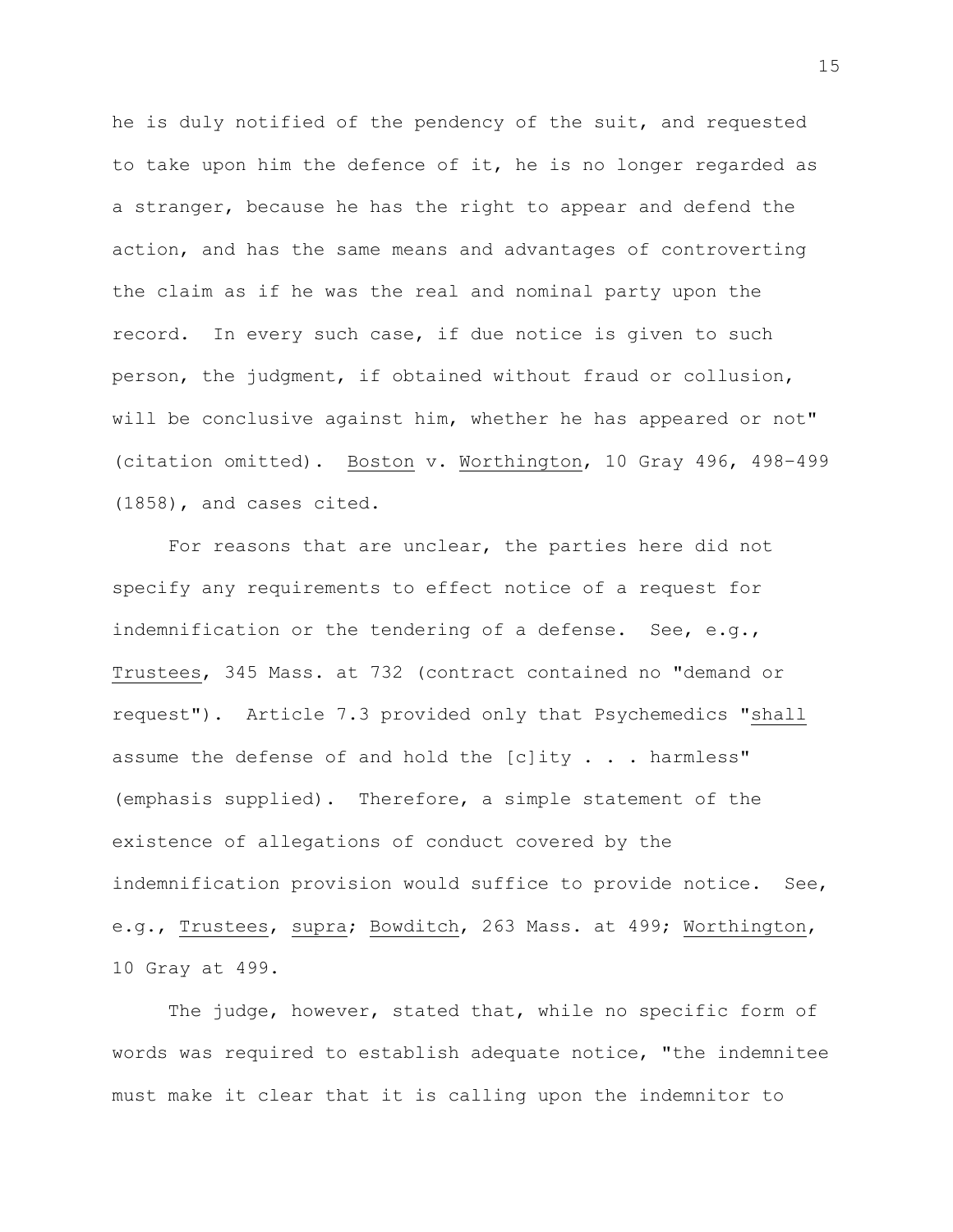take over the case or be responsible for an adverse outcome," and decided that

"there is simply no evidence that the [c]ity provided Psychemedics with either explicit or implicit demands that they provide a defense in Jones or the [commission] appeals. Rather, it is undisputed that the [c]ity immediately assumed the defense in both matters and there is nothing in the summary judgment record indicating that the [c]ity discussed Psychemedics'[s] defense obligations under [a]rticle 7.3 before doing so."

In so doing, the judge went astray in several respects. First, rather than viewing the facts in the light most favorable to the city, as he was required to do in considering a motion for summary judgment, the judge appears to have viewed written communications in the record in Psychemedics's favor, and to have placed the burden on the city, as the nonmoving party, to prove that it did (or did not) do something. See Ajemian v. Yahoo!, Inc., 478 Mass. 169, 171 (2017), cert. denied, 138 S. Ct. 1327 (2018) (on summary judgment, facts are viewed in light most favorable to nonmoving party). In this sense, the judge approached the question as though he were the trier of fact, making credibility determinations and resolving material disputes of fact that appropriately should be resolved at a future trial. Second, in stating that the facts were undisputed, the judge disregarded multiple material disputes of fact. This appears to be related to the first error; having acted essentially as the trier of fact, the judge concluded that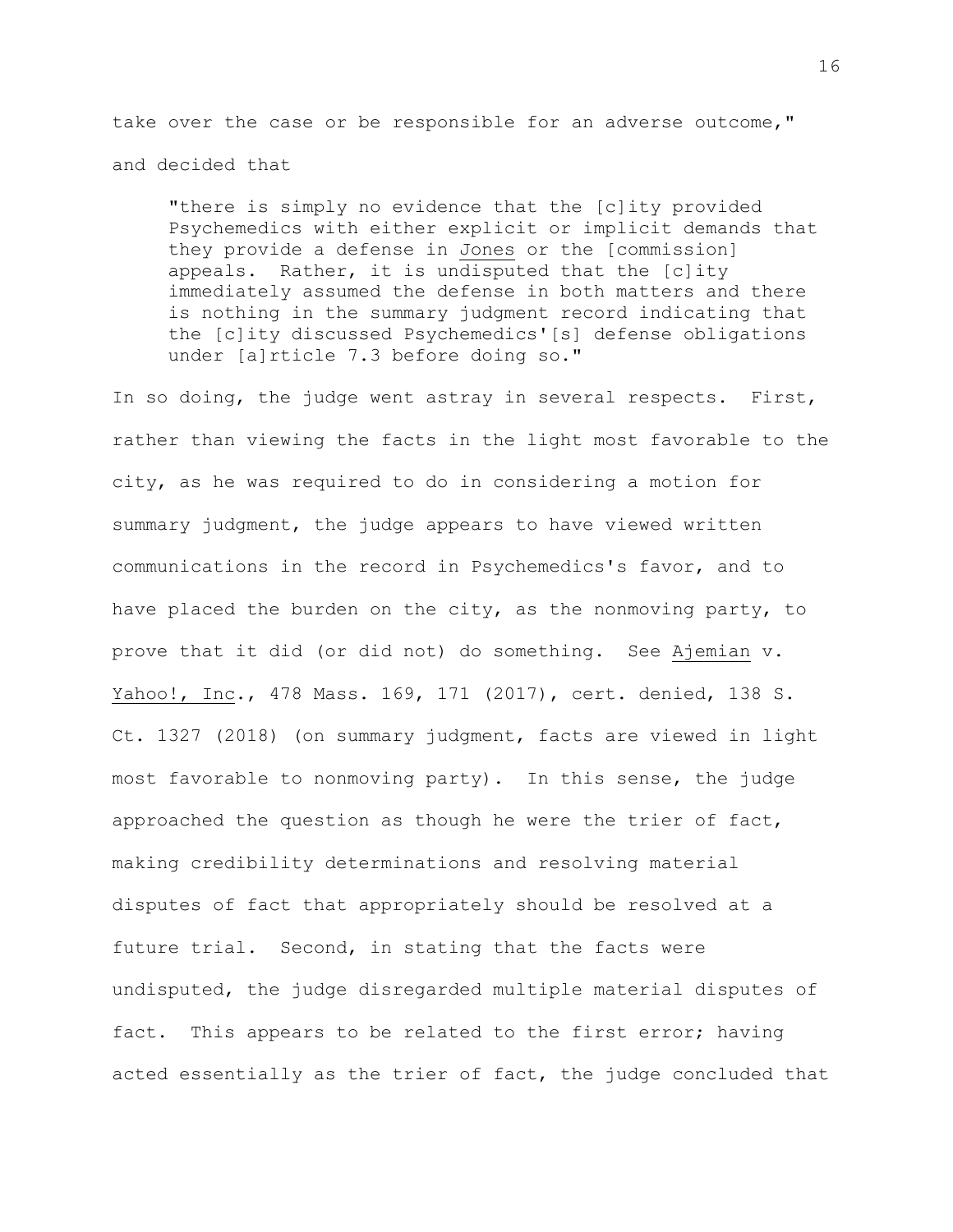there were no material factual disputes. Third, he applied an incorrect standard of law to a situation where the parties' agreement does not contain explicit notice provisions. Fourth, the judge conflated the legal question of the adequacy of the notice provided by the city with the factual questions whether the city subsequently thwarted or rejected any efforts by Psychemedics to defend, or waived any right to a defense. We address each in turn.

i. Facts disputed or resolved in favor of Psychemedics. In a June 9, 2006, letter, noting as the subject, "Jones, et al. v. City of Boston et al., United States District Court, Civil Action No. 05-11832-GAO," the city presented its "request that Psychemedics Corporation contribute financially to the defense" of the Jones lawsuit, and outlined that

"Article 7.3 of the contract between the [city] and [Psychemedics] provides that Psychemedics 'shall assume the defense of and hold the  $[c]$ ity  $\ldots$  harmless from all suits and claims against [it] arising from any wrongful or negligent act or omission of [Psychemedics].' The conduct alleged in the Plaintiff's Complaint is wrongful or negligent conduct on the part of [Psychemedics]. The [c]ity's request that you share in the cost of . . . defending this suit is a reasonable one in light of the alternative remedy provided for in the contract."

The judge took this to mean that the city was aware that it "could but was not demanding that Psychemedics take over the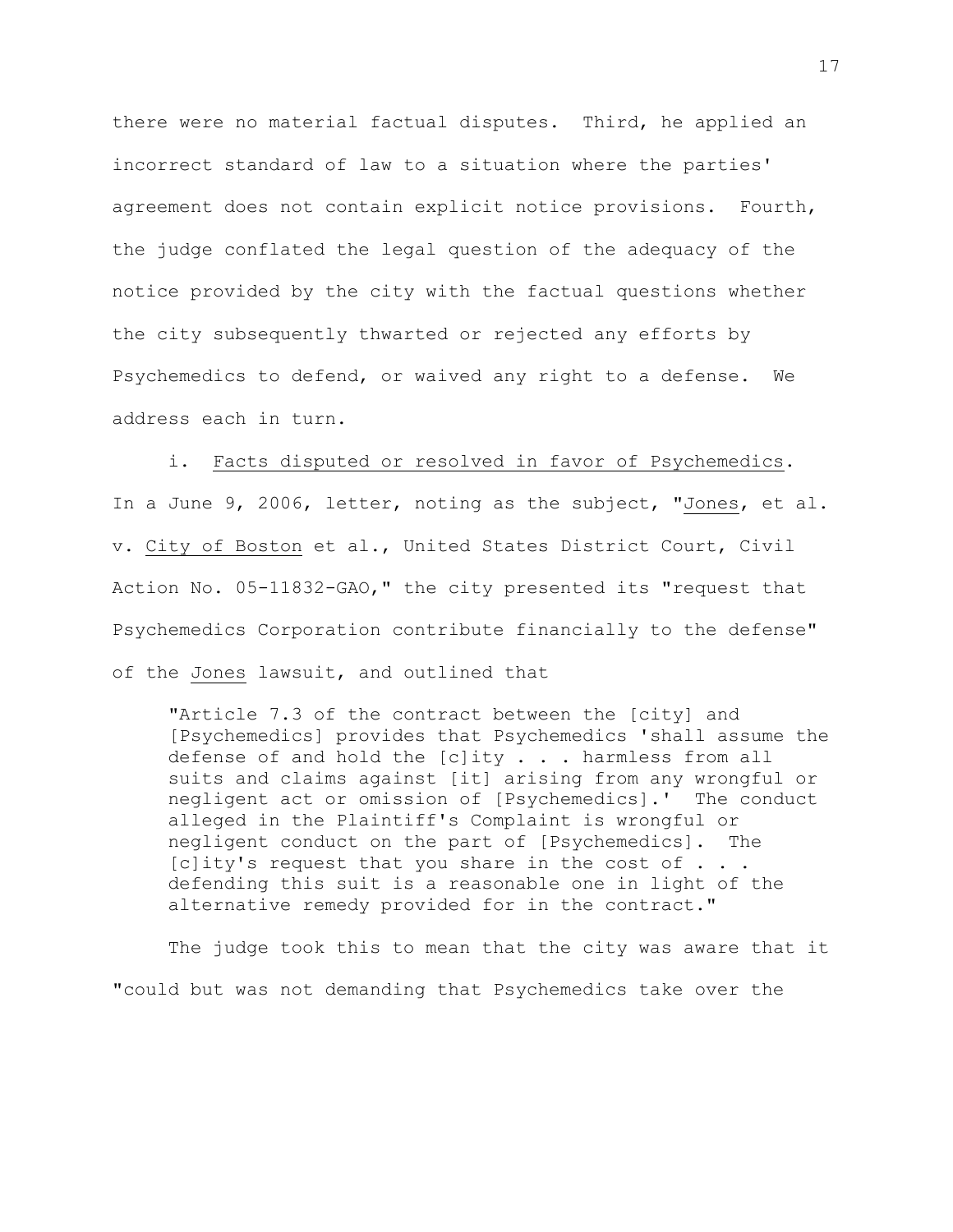defense of Jones."12 In so doing, the judge improperly resolved the disputed question of waiver in favor of Psychemedics, required the city to have met an incorrect legal standard for notice, and conflated the questions of notice, opportunity to defend, and later efforts to thwart the defense. Had he instead viewed the letter in the light most favorable to the city as nonmoving party, it would have established not a lack of notice, but the contrary, that the city had, no later than June 2006, alerted Psychemedics in writing that claims encompassed by the contractual indemnification clause had arisen. The burden was on Psychemedics, not on the city, to show on undisputed facts - or on facts taken in the light most favorable to the city - that the city then did not allow Psychemedics to take on the defense. See part 2.b.ii, infra. By relying on the letter alone, which is all that is contained in the summary judgment record, Psychemedics did not meet this burden. Compare Pasquale, 343 Mass. at 243 (oral notice that indemnitee was

<sup>12</sup> Notwithstanding the judge's conclusion that there were no material disputes of fact, the record indicates that critical facts are contested, including with respect to the substance and intent of the communications between the city and Psychemedics, portions of which are included in the parties' later statements. See note 13, infra. With respect to the city's initial notice, for example, it first may have been provided in January of 2006, during a telephone call the content of which is in part disputed. See Richstein v. Welch, 197 Mass. 224, 230 (1908) ("while formal notice in writing, because of the ease and accuracy of proof thereby afforded, is desirable, yet it may be oral").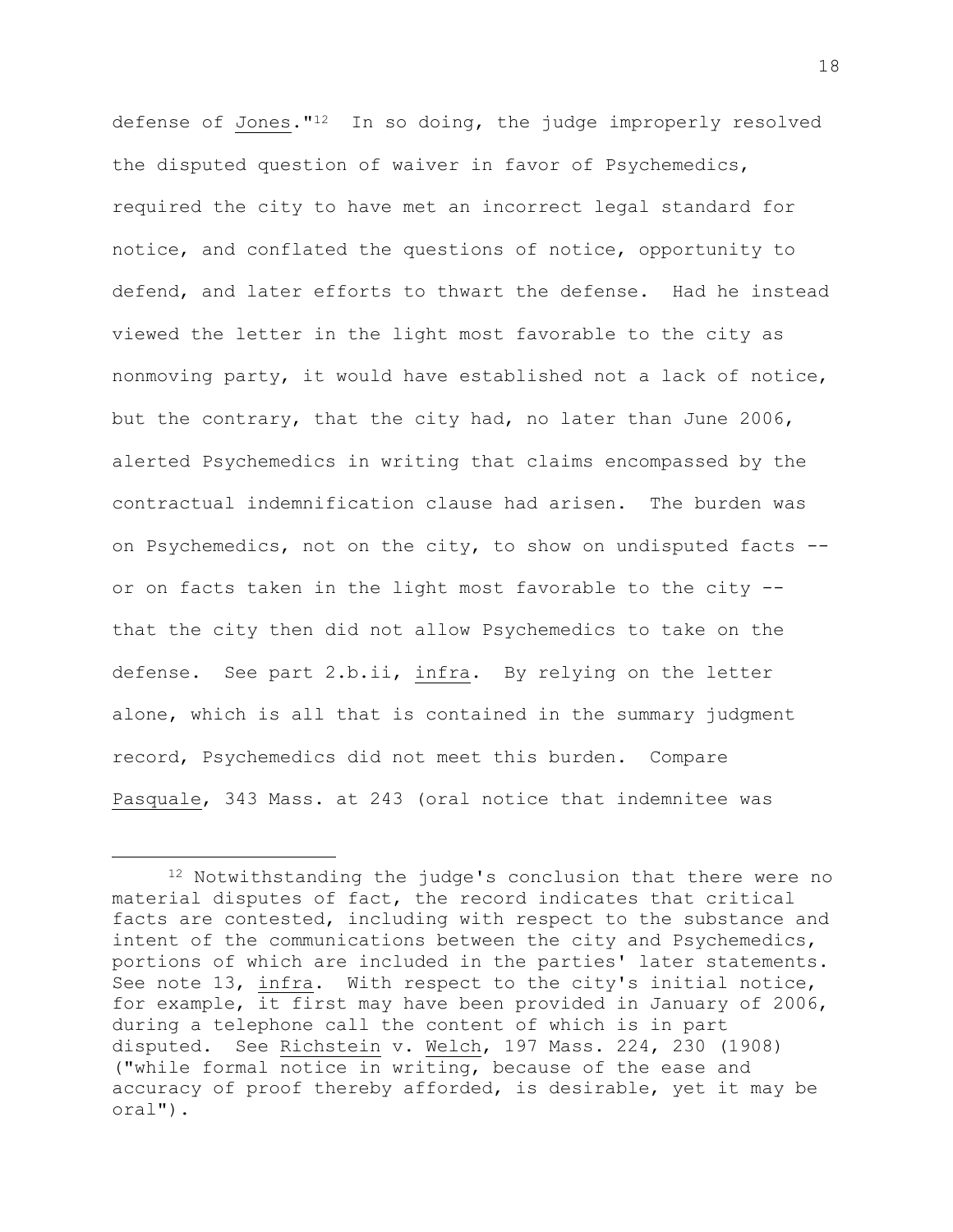"getting sued," that indemnitor was "liable," and that "it was his duty to defend" was sufficient notice to tender defense).

Moreover, in a June 19, 2006, letter discussing the city's need for a defense, Psychemedics responded:

"[N]o reasonable interpretation of the [a]rticle 7.3 language would sweep in any allegation of negligence or a wrongful act with respect to our drug tests. . . . [The] language [of the provision] only applies to instances in which an act or omission by Psychemedics is adjudicated to be wrongful or negligent, not merely claimed as so."

Viewed in the light most favorable to the city as nonmoving party, this letter underscores that, as of at least June 19, 2006, Psychemedics both was aware of the city's claims and foreswore any contractual indemnification obligation, including the duty to defend, until such time as a judicial finding of liability was obtained.13 See CSX Transp., Inc. vs. Massachusetts Bay Transp. Auth., U.S. Dist. Ct., No. 06-40211- FDS (D. Mass. July 27, 2011), citing Trustees, 345 Mass. at 732 ("once an indemnitor has declined to furnish a defense, an indemnitee should be at liberty to weigh the advantages of

 $13$  The parties also dispute whether, as Psychemedics claims, they entered into a separate support agreement, and the city consequently waived its right to indemnification. The judge appears to have disregarded these contested issues, which preclude summary judgment. Further, the decision apparently settled these disputed matters in favor of Psychemedics, the moving party, rather than in favor of the city as nonmoving party. See Ajemian v. Yahoo!, Inc., 478 Mass. 169, 171 (2017), cert. denied, 138 S. Ct. 1327 (2018).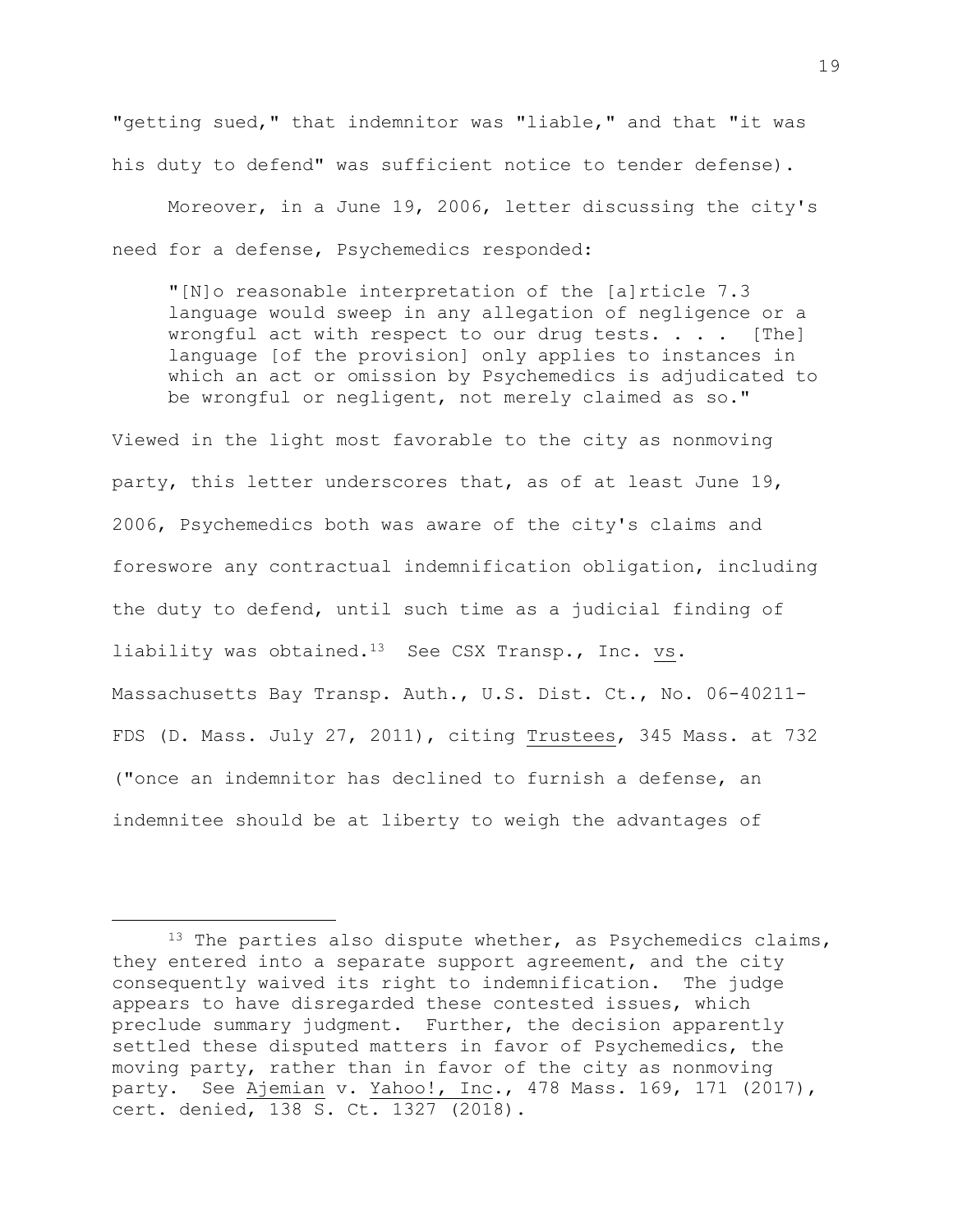settlement against the risk of trial, with the certainty that a subsequent court will not disturb the outcome").

ii. Standard to establish tender of an opportunity to defend. The judge also applied an improper standard to determine whether the city afforded Psychemedics notice and the opportunity to defend. The judge concluded that the city's June 2006 "suggestion that it is Psychemedic[s]'s obligation as indemnitor to come forward and insist upon the right to assume the defense is simply not supported by the Massachusetts case law, which although old is nonetheless binding on this court." The judge's determination that an explicit call to action had to be made by the city, demanding Psychemedics come forward and take up the defense, appears to have been based on a misapprehension of the notice standard, and a misplaced emphasis on Consolidated Hand-Method Lasting Mach. Co. v. Bradley, 171 Mass. 127 (1898) (Bradley).<sup>14</sup> See, e.g., Pasquale, 343 Mass. at

L,

"Whatever may be the form of such a notice, we think that, under the circumstances in which it is given, it should call upon the person notified to come in and defend the suit, or should offer him an opportunity of doing so. The party notifying cannot insist upon retaining control of the defence, and yet hold the party notified bound by the result of the suit.  $\ldots$  . [T]he notice must be such in substance as to give the person notified the information

<sup>14</sup> In Consolidated Hand-Method Lasting Mach. Co. v. Bradley, 171 Mass. 127, 132 (1898) (Bradley), a case in which the claims sought to be indemnified were, unlike here, not covered by the contract between the parties, the court held: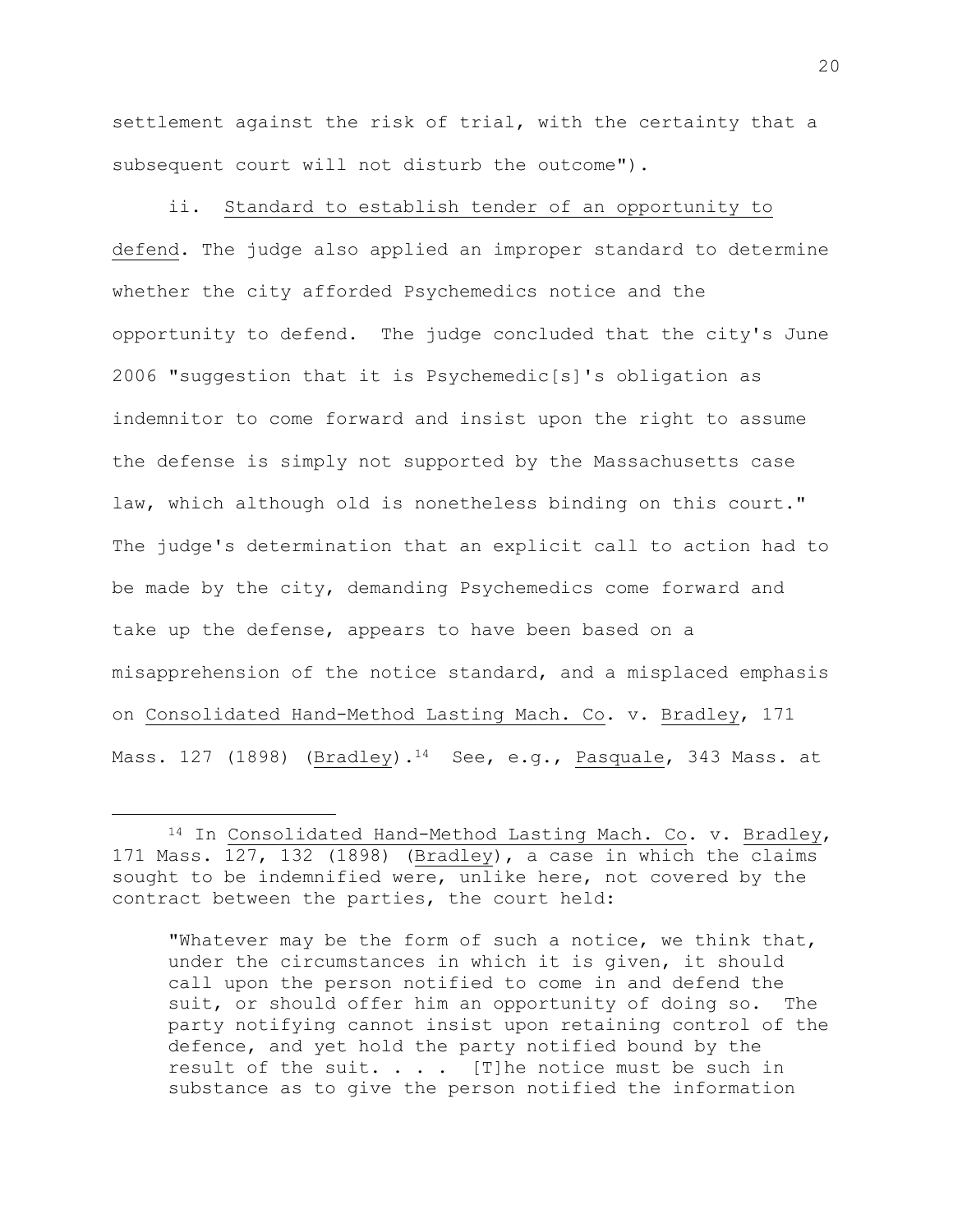243 ("no particular form of words is necessary if it is evident that the giver intended to charge the receiver therewith" [quotation and citation omitted]).

An indemnitee is "not bound to make any formal and explicit demand," beyond providing information alerting the indemnitor to the existence of the claim. See, e.g., Trustees, 345 Mass. at 731-733. In Worthington, 10 Gray at 499, decided in 1858, for example, the indemnitors were "informed when [the] writ [of the plaintiff in the underlying action] was returnable; that he had sued for an injury received on a day named, by a defect in the highway, called Congress Square, in a place occupied by [the indemnitors]; they were directed to take notice that the [indemnitees] would hold those responsible who had the charge and custody of the place of the accident; and [the indemnitors] were required to govern themselves accordingly. They were not, in terms, requested to take upon themselves the defence of that action. And this was not necessary in order to render the judgment conclusive against them as to the facts thereby established" (emphasis supplied).

Likewise, in a 1928 decision, we held that "[t]here [was] no force in the contention that the notice here given was

that he is called upon to come in and defend the suit, or that he is given an opportunity to do so, and that if he does not defend it he will be held responsible for the result."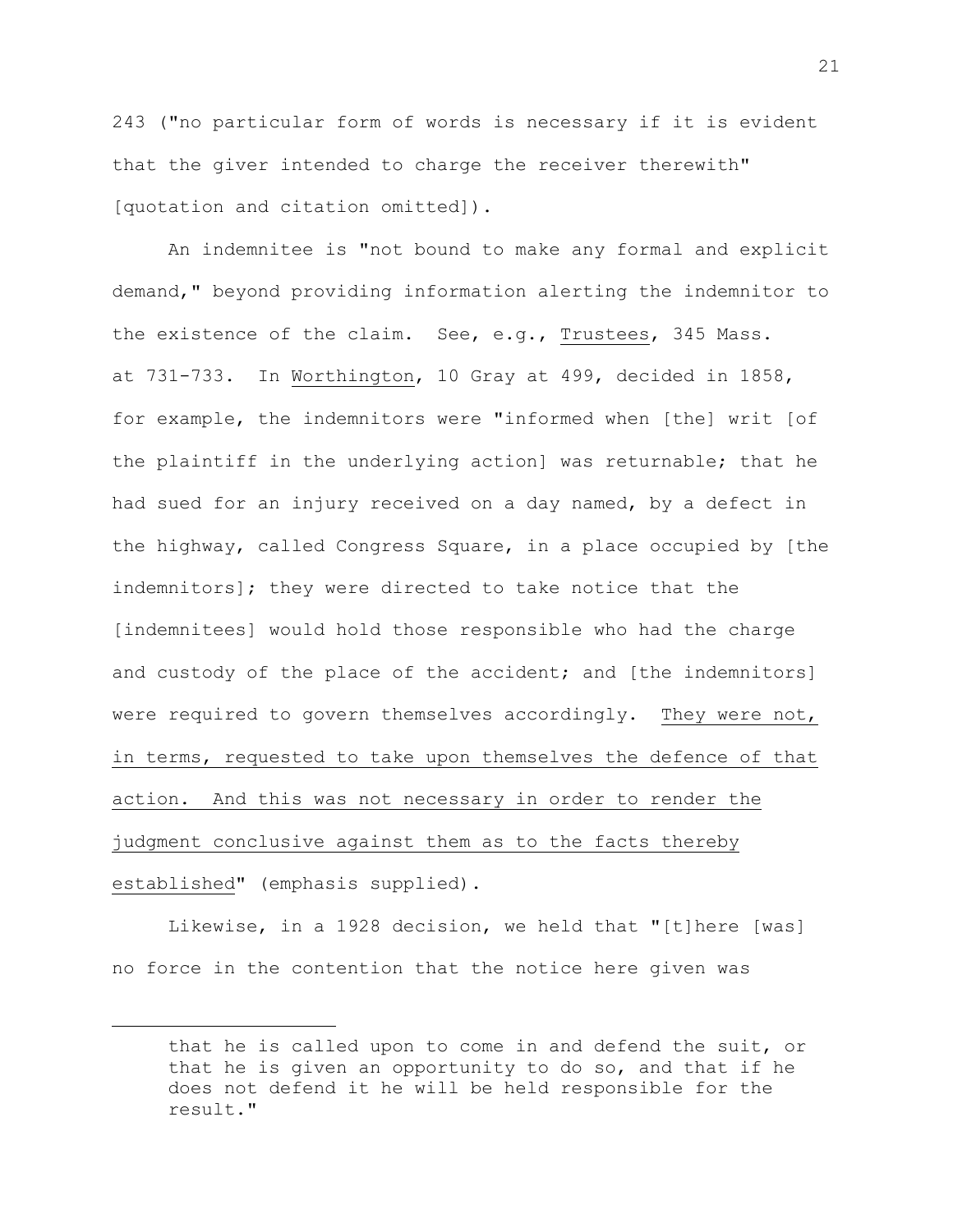insufficient, because it did not in terms state that the [indemnitor] would be held responsible if the result should be unfavorable." Bowditch, 263 Mass. at 499. Although we agreed that notice would be ineffectual "unless it made evident that the giver intended to charge the receiver therewith," id., citing Bradley, 171 Mass. at 132, we reiterated that "no particular form of words is necessary," Bowditch, supra. In that case, "[t]he notice, taken with the words of the contract . . . [made] manifest the intent to charge the [indemnitor] with the result of the action." Id.

Otherwise put, the degree of detail required to indicate an intent to charge the indemnitor with the defense depends in no small part on the relationship between the parties and the particular context. Where the parties have an existing contractual relationship -- albeit, as here, one lacking specificity as to what constitutes adequate notice of claims requiring a defense -- it takes very little on the part of the indemnitee to indicate an intent to charge the indemnitor with the defense, as the obligation already has been agreed upon. "When there is an express agreement of indemnity in a contract, a claim for indemnity accrues when there is a breach of that provision." Fall River Hous. Auth. v. H.V. Collins Co., 414 Mass. 10, 13 (1992). See id. at 13-14, citing Ryan Stevedoring Co. v. Pan–Atlantic S.S. Corp., 350 U.S. 124, 130 (1956) (formal

22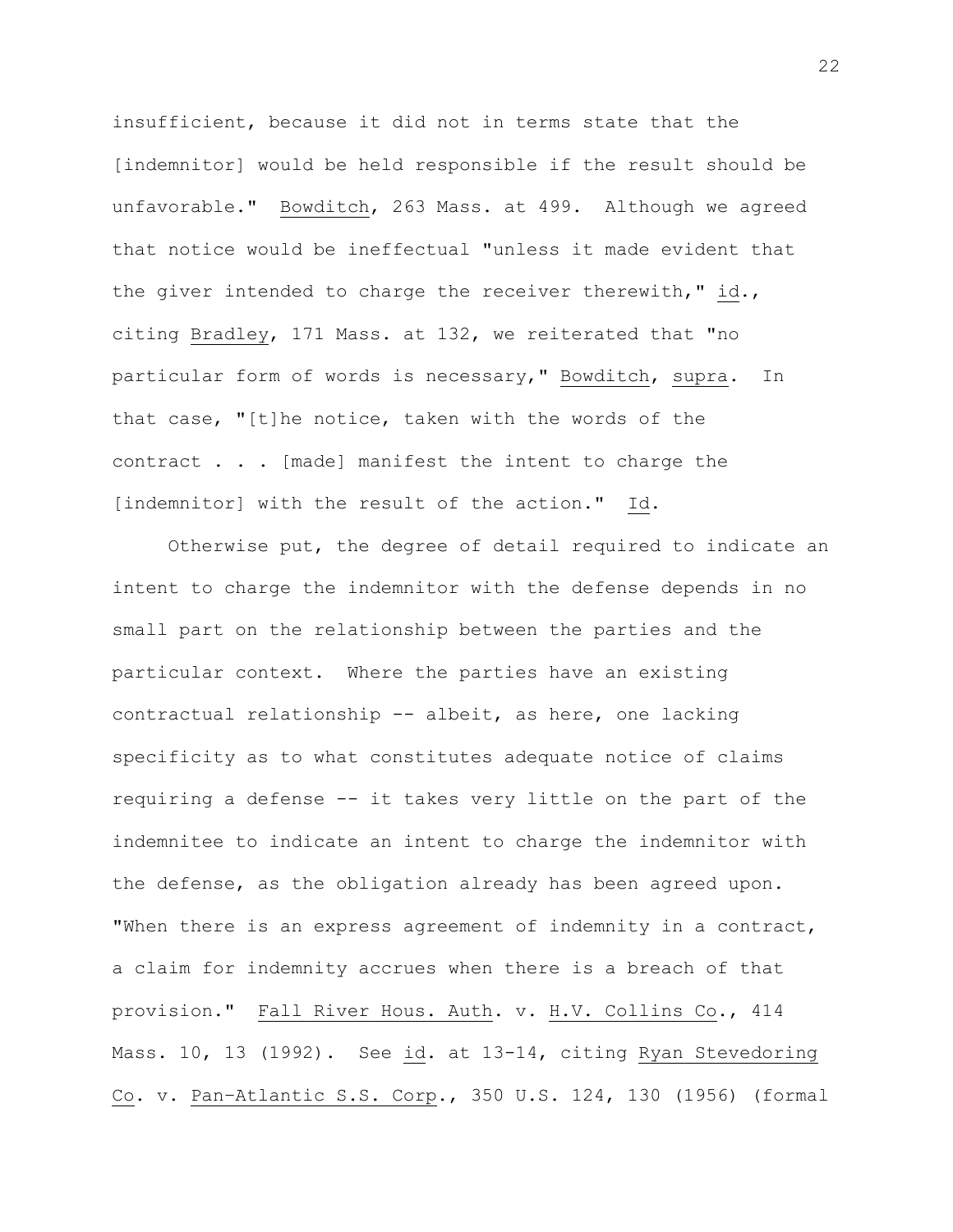indemnity bond creates independent contract right to recovery, as "if a person were injured due to [the indemnitor's] negligence, then a breach of contract would occur when [the indemnitee] pays damages to the injured person because [the indemnitor] expressly agreed to pay such damages. Consequently, a claim against [the indemnitor] for contractual indemnity would accrue from the time the indemnity provision was breached"). See, e.g., Miller v. United States Fid. & Guar. Co. 291 Mass. 445, 448-449 (1935) (where claims against insured clearly fell under insurance policy, notice and opportunity to defend bound insurer to indemnify insured, even though insurer refused to defend case); Bowditch, 263 Mass. at 498-499 (where real estate agreement included indemnification of seller by purchaser, notice of suit by broker who later filed claim seeking commission that was not part of contract was sufficient even where notice "did not in terms state that the [purchaser] would be held responsible if the result should be unfavorable"); Richstein v. Welch, 197 Mass. 224, 230–231 (1908) (oral notice of easement dispute between plaintiff, with covenant of warranty from defendant, and third party was sufficient to provide warrantor notice and opportunity to defend).<sup>15</sup>

<sup>&</sup>lt;sup>15</sup> The same is true in situations where a preexisting duty of some kind exists. See, e.g., Boston v. Worthington, 10 Gray 496, 498-499 (1858) (tenants were bound by judgment against city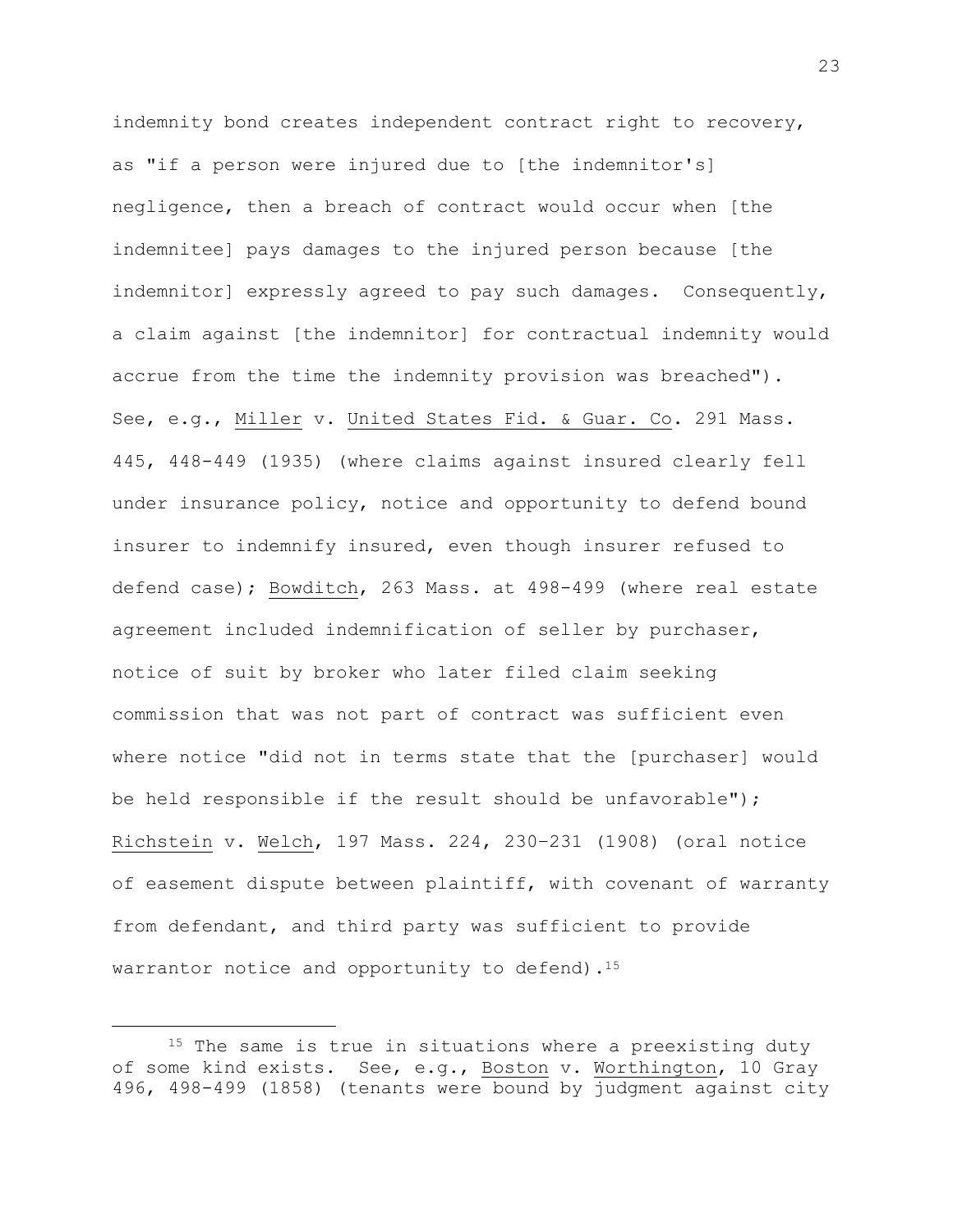Where, unlike here, the putative indemnitor and the indemnitee have no existing relationship, and no evident duty,  $16$ by contrast, the indemnitor must be told explicitly of the need for it to defend. For example, in Bradley, 171 Mass. at 129, the plaintiff company had an agreement with the defendants that they would furnish lamps and electricity to light the plaintiff's premises. After one of the plaintiff's employees was killed by touching a defective lamp, and his next of kin successfully sued his employer, the plaintiff commenced an action against the defendants seeking to recover the amount of the judgment and the defense costs of the previous suit. Id. at  $128-129$ . The court concluded that the putative notice<sup>17</sup> did

L,

<sup>16</sup> Indemnification also "is a common-law right available to one who is 'without fault, [and] compelled by operation of law to defend himself against the wrongful act of another.'" Thomas v. EDI Specialists, Inc., 437 Mass. 536, 538 n.1 (2002), quoting Santos v. Chrysler Corp., 430 Mass. 198, 217 (1999).

<sup>17</sup> The putative notice in Bradley, 171 Mass. at 129, a letter from the plaintiffs to the defendants, stated,

for injury caused by their failure to remedy defect in premises even though lease prohibited alterations; although not explicitly requested to "take upon him the defence," tenants had notice of claims sufficient to render them liable to city); Standard Oil Co. v. Robins Dry Dock & Repair Co., 32 F.2d 182, 182-184 (2d Cir. 1929) (gangway installer was liable for costs incurred when employee who was injured using gangway sued dry dock employer, who subsequently sought indemnification from gangway installer; installer had had notice and opportunity to defend in prior suit, which determined gangway was defective, and thus was on notice of need to defend in suit for indemnification).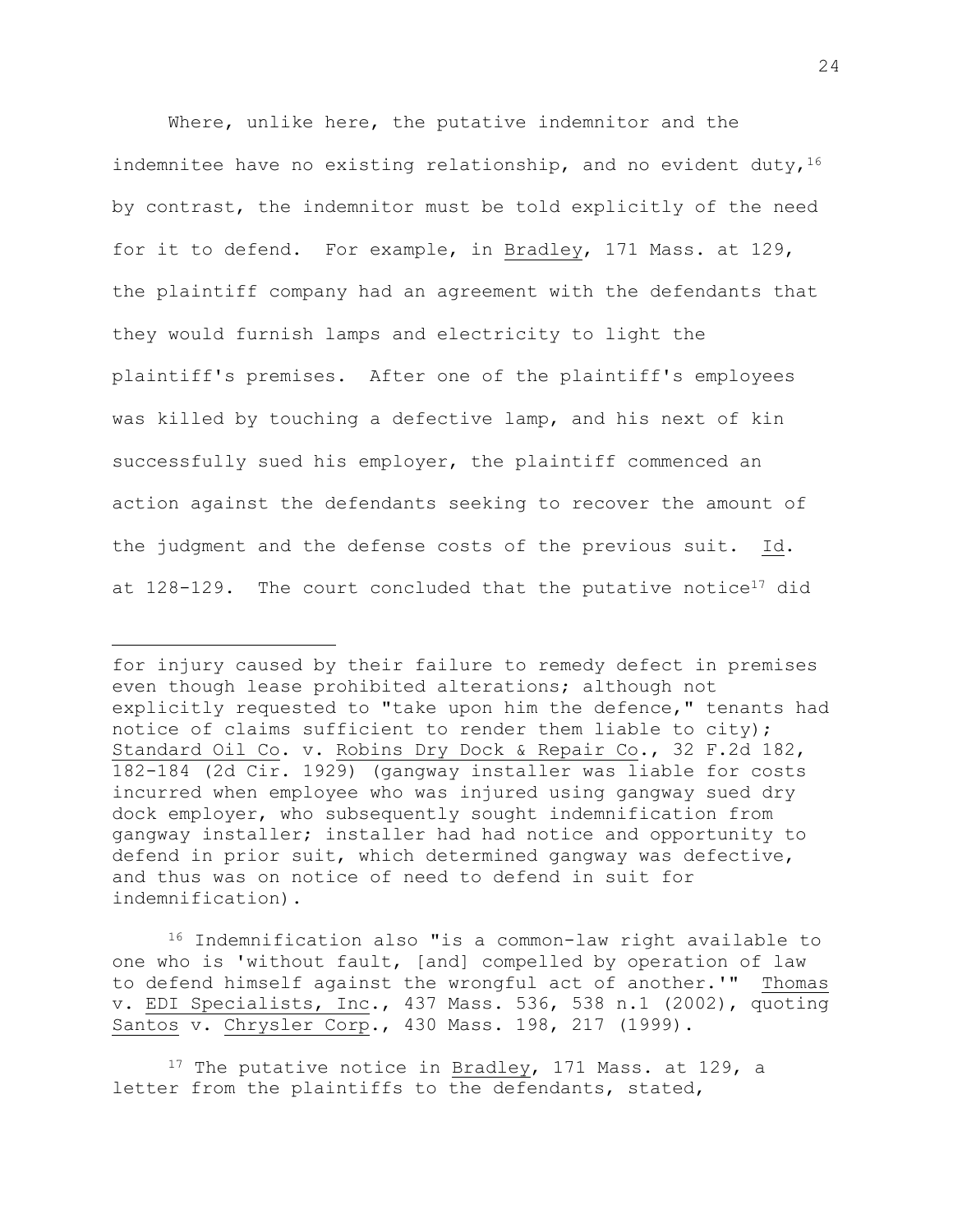not present an opportunity to defend, because the claims were not encompassed by the agreement between the parties, and thus could not, as a matter of law, bind the defendants. Id. at 133. The court noted that the defendants' counsel "might well doubt whether this suit was one which [they] were required to defend," because the defendants' possible liability to the plaintiff, under a claim of breach of contract, was obvious, but liability to an employee's next of kin was not. Id. at 132, 134. Thus, where it was unclear if the defendants could be liable for the claims, the court held that "[w]hatever may be the form of such a notice, we think that, under the circumstances in which it is given, it should call upon the person notified to come in and defend the suit, or should offer him an opportunity of doing so" (emphasis supplied). Id. at 132. The court concluded that

<sup>&</sup>quot;Boston, Mass., May 31, 1893. Messrs. Bradley & Woodruff, 234 Congress St., Boston, Mass. Dear Sir: The suit of Tierney v. Consolidated Hand-Method Lasting Machine Company for the death of John Tierney, January 1, 1891, when he was killed, the result of touching or holding the electric light apparatus in the room occupied by the Machine Company, where the electricity was furnished by you, will come on for trial on Monday next, in the second session of the Superior Court. We hope and expect to be able to win the case and thus relieve the parties from liability. In case, however, we should be beaten, we shall look to you to recompense the Machine Company; and we shall expect you to assist in the conduct of the defence of the case. Yours truly, Strout & Coolidge, Attorneys for C. H. M. L. Machine Co."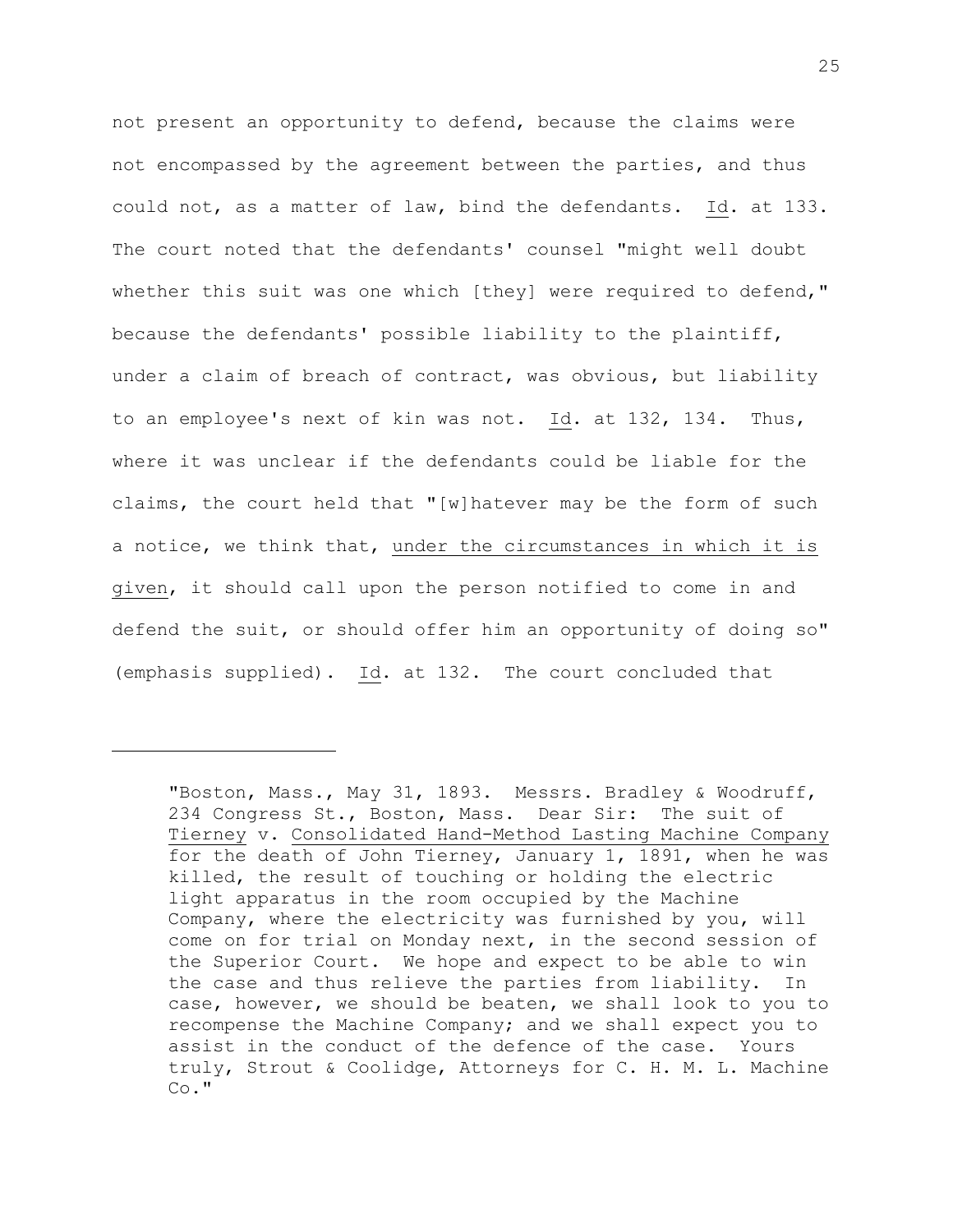notice of the suit by the next of kin was not sufficient, in those circumstances, to provide notice and an opportunity to defend such that the defendants would be liable. Id. at 135.

While Bradley is often cited for its seminal statement of principal requiring notice and an opportunity to defend, its call for explicit language from the indemnitee requiring the indemnitor to act is not. Indeed, an extremely limited number of cases have come anywhere close to following Bradley's requirement of an explicit demand for action.18 As the court explained in Pasquale, 343 Mass. at 243,

"In [Bradley, 171 Mass. at 132,] this court, with citation of earlier cases, said that the notice, whatever its form, 'should call upon the person notified to come in and defend the suit, or should offer him an opportunity of doing so. The party notifying cannot insist upon retaining control of the defence.  $\ldots$  . [In substance there must be notice] that if he does not defend . . . he will be held responsible for the result.' Although this statement was not necessary to the decision, the case 'is a leading case on the subject,' Buhl v. Viera, 328 Mass. 201, 203 [(1952)], and in plain terms it shows the great advisability of unequivocal written notice to the party sought to be charged. Nevertheless an oral notice may serve ([Richstein, 197 Mass. at 231]; see Chamberlain v. Preble, 11 Allen 370, 374 [(1865)]; Bowditch[, 263 Mass. at] 499), and no particular form of words is necessary if

<sup>18</sup> See Keljikian v. Star Brewing Co., 303 Mass. 53, 54 (1939) (restaurateur sued by customer who was injured by act of third party on premises could not bind third party to judgment where third party had no notice at all); Boston & Me. R.R.  $v$ . Hartford Fire Ins. Co., 252 Mass. 432, 438-439 (1925) (applying Bradley to hold that notice of claims against insured did not bind insurer to undertake defense of case where third party alleged injury from fire at insured's property, but did, with judgment against insured, render insurer liable to insured afterward).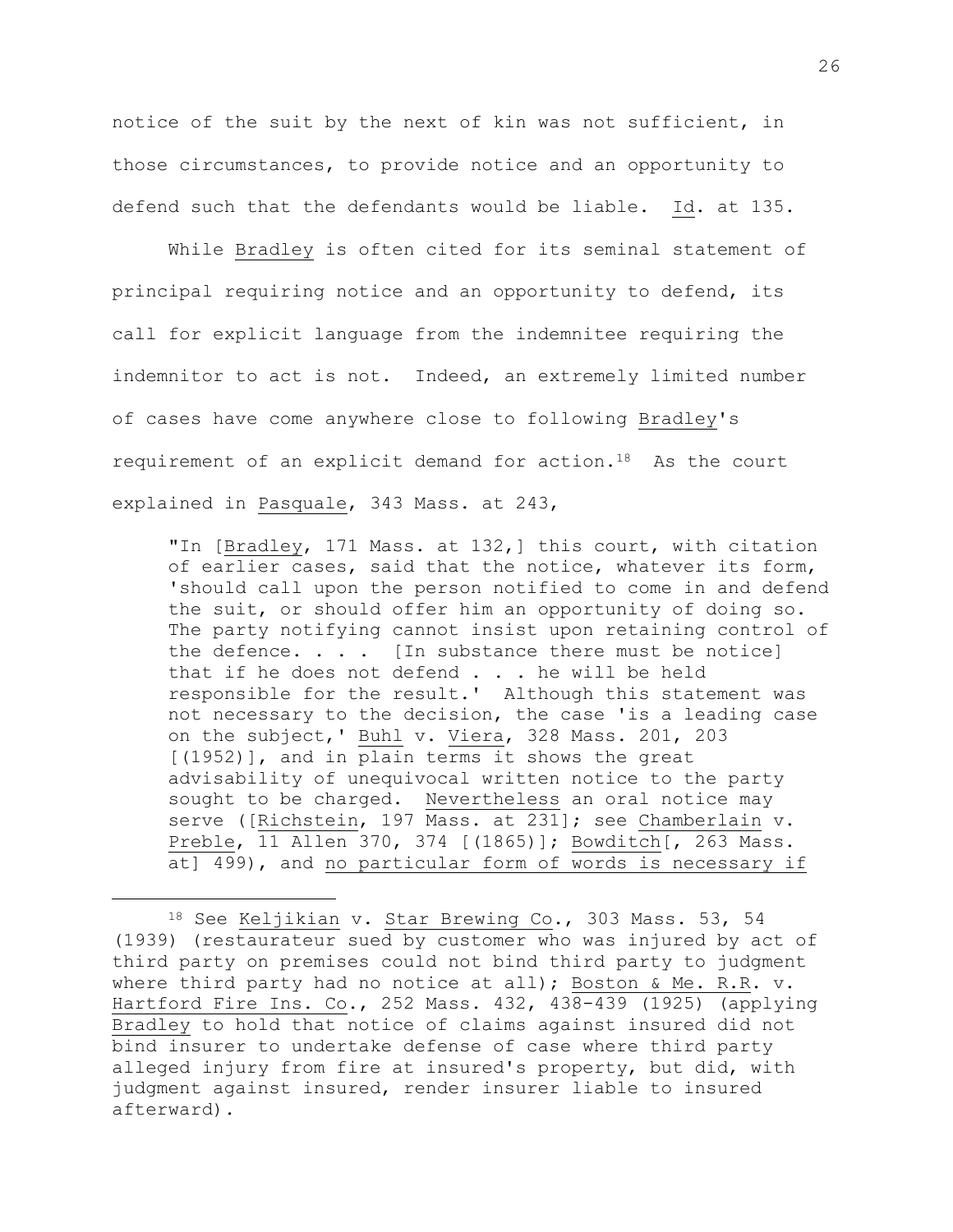## it is 'evident that the giver intended to charge the receiver therewith'**"** (emphasis supplied).

The low burden for the provision of notice and an opportunity to defend is not inequitable where, as here, a contract includes indemnification provisions. While parties are free to negotiate a higher bar by including specific language as to what would constitute adequate notice of claims requiring defense and indemnification, even a bare-bones indemnification provision nonetheless sets forth the types of claims covered. In it, the parties prescribe certain occurrences against which the indemnitee must be protected, and against which the indemnitor agrees to defend and hold the indemnitee harmless.<sup>19</sup> It may fairly be presupposed -- insofar as that is the purpose of an indemnification agreement -- that the indemnitor would be aware of the type of conduct that would require it to tender a defense against claims arising therefrom. See Pasquale, 343 Mass. at 243. Mandating that an indemnitor wait to be asked explicitly to defend against an occurrence that it has been notified took place, where to do so is the only course of action open to it without a breach of the contract, is superfluous and serves only to create delay. By entering into an indemnification agreement concerning that specific conduct, the

<sup>19</sup> Here, those claims are described in article 7.3 as arising from Psychemedics's "wrongful or negligent" acts.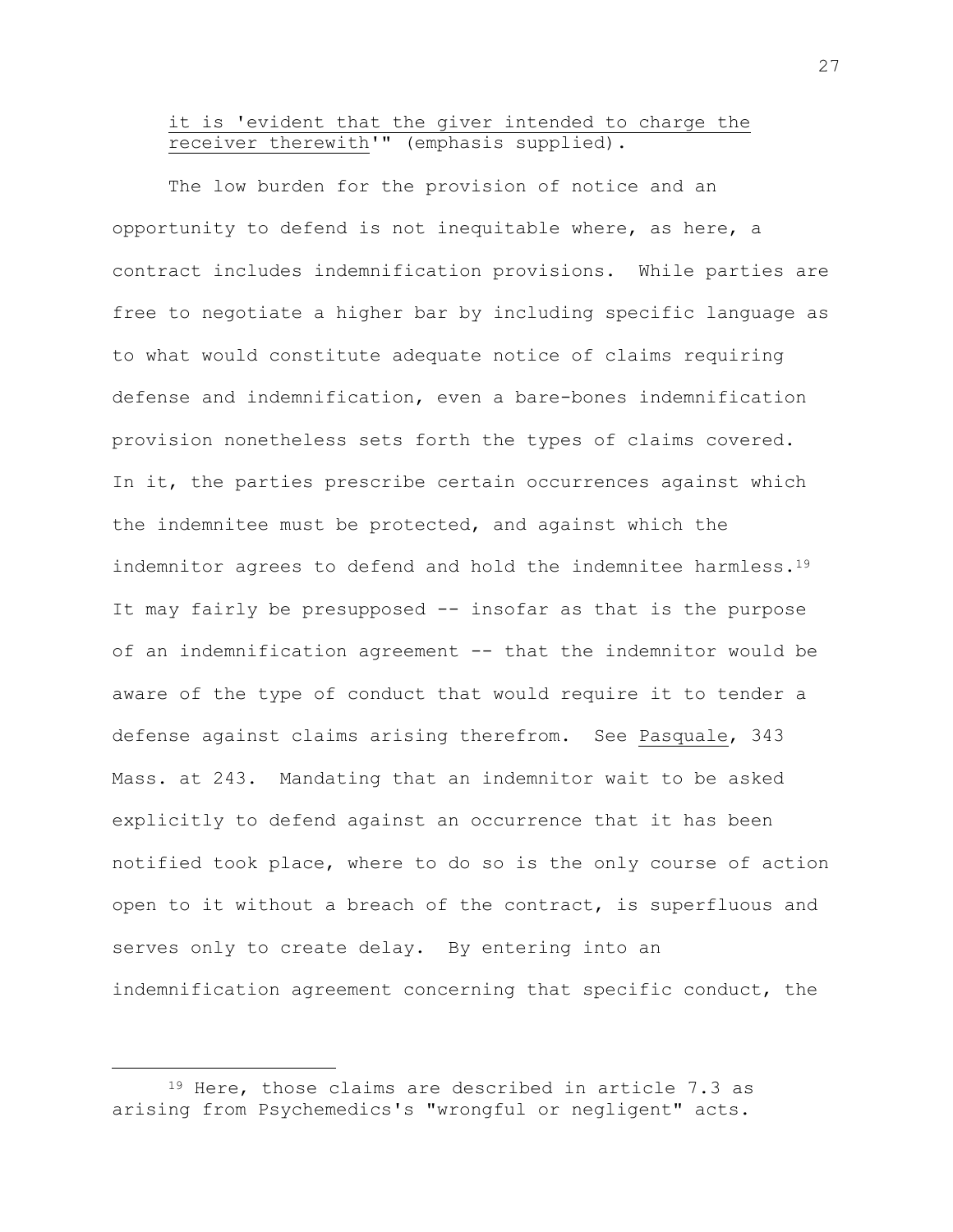parties have negotiated their rights and responsibilities in the event such an occurrence were to take place, and the only appropriate course for the indemnitor upon learning of its existence is to act. See id. at 245-246. Compare Fireside Motors, Inc. v. Nissan Motor Corp. in U.S.A., 395 Mass. 366, 371-372 (1985).

Recent decisions in those few courts in other jurisdictions to have addressed the issue are consistent with this position. In Crawford v. Weather Shield Mfg., Inc., 44 Cal. 4th 541, 553- 554 (2008), for example, the Supreme Court of California held that notice of claims embraced by an indemnity clause was sufficient to transfer the burden to the indemnitor to assume the defense. In that case, the indemnitee (a developer-builder) sought declaratory relief against the indemnitor (a subcontractor). The defense was "tendered" through a cross complaint. Id. at 548 & n.2. The court concluded:

"A contractual promise to 'defend' another against specified claims clearly connotes an obligation of active responsibility, from the outset, for the promisee's defense against such claims. The duty promised is to render, or fund, the service of providing a defense on the promisee's behalf -- a duty that necessarily arises as soon as such claims are made against the promisee, and may continue until they have been resolved."

Id. at 553-554.

The Supreme Court of Wisconsin also has addressed the adequacy of a tender of defense and has come to the same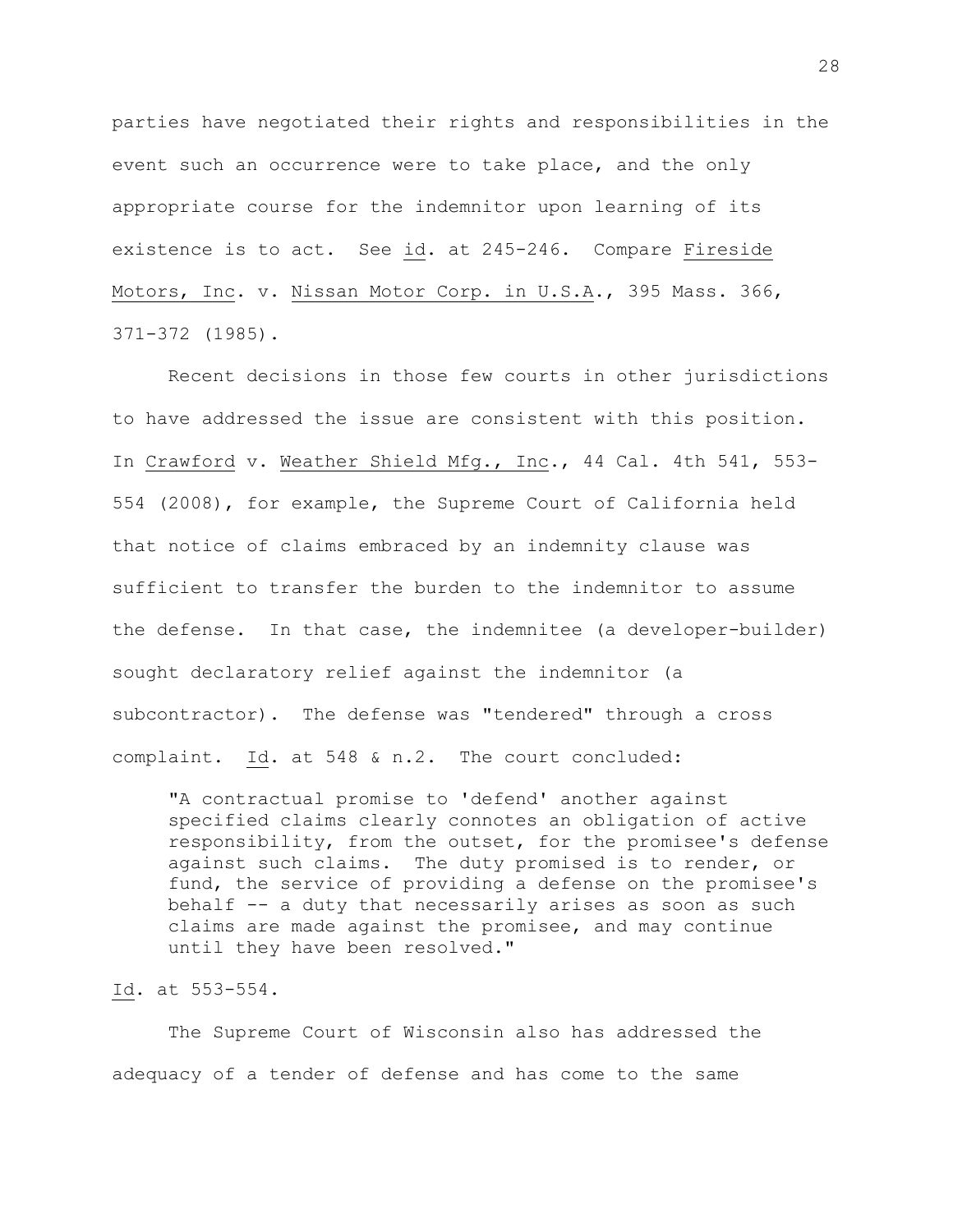conclusion. See Towne Realty, Inc. v. Zurich Ins. Co., 201 Wis. 2d 260, 268 (1996). In that case, the indemnitee -- the insured -- sent a letter notifying the insurer of the claim for the purposes of "review and discussion," and announcing that the insured had retained its own attorney. Id. at 264-265. The letter did not specifically ask the insurer to assume the defense. The court held that, "if it is unclear or ambiguous whether the insured wishes the insurer to defend the suit, it becomes the responsibility of the insurer to communicate with the insured before the insurer unilaterally forgoes the defense." Id. at 269. This burden, the court noted, should not be too onerous, as a simple letter requesting clarification is sufficient, and if "the insured is uncooperative or unresponsive, the insurer need not pursue the matter further." Id. at 269 n.2.

iii. Whether the city provided Psychemedics notice and an opportunity to defend. Viewed in the light most favorable to the city as nonmoving party, the city informed Psychemedics, in its June 2006 letter, that the Jones case stated claims of negligence and wrongdoing by Psychemedics with respect to the hair follicle tests, claims that necessitated a defense that Psychemedics contractually was obligated to provide. While the city did not in so many words call on Psychemedics to "assume the defense," "[t]he express requirement of the contract to give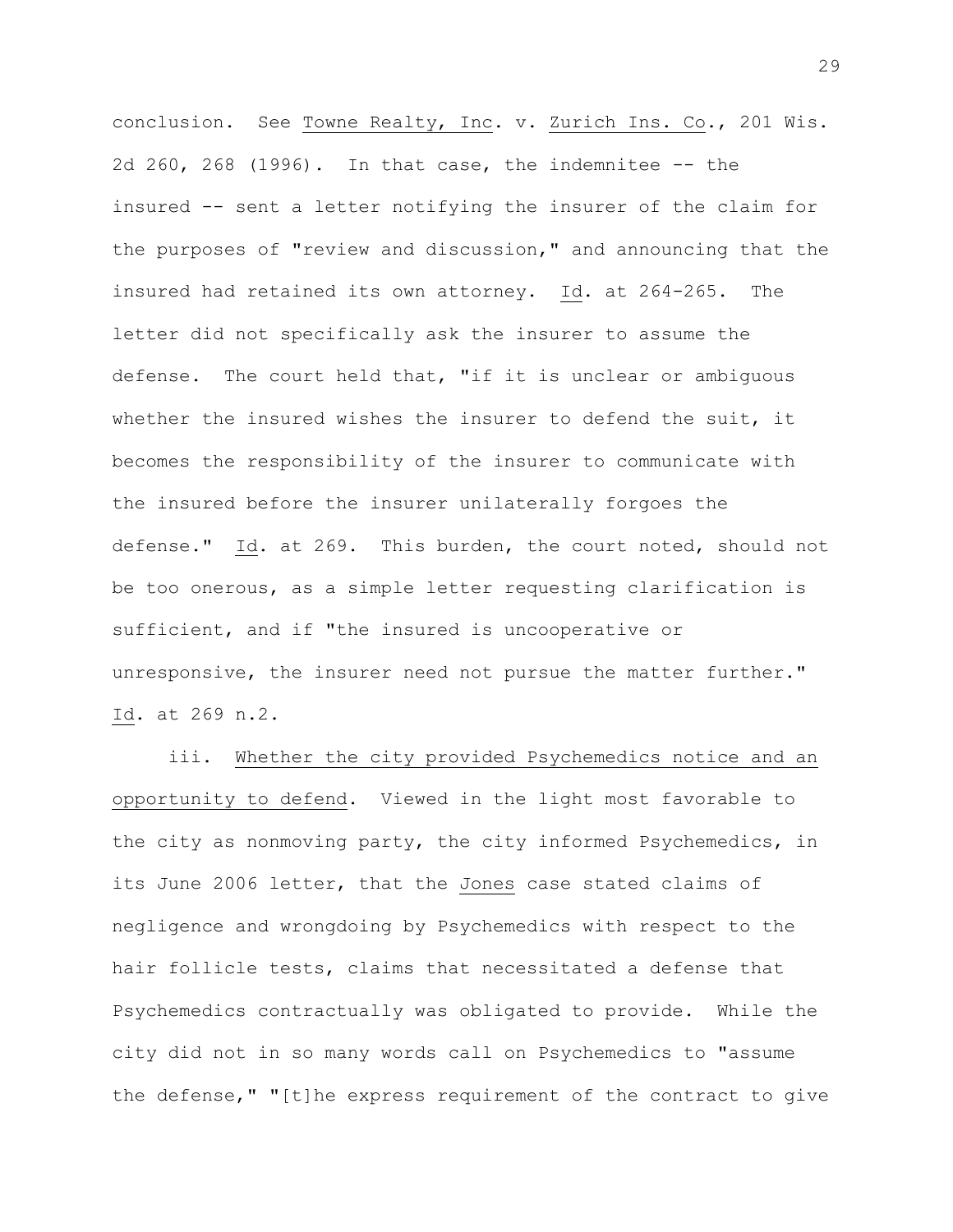'opportunity to defend' imposed no greater duty in respect of notice and tender of defense than do the established rules for binding an indemnitor to the result of a pending action." See Pasquale, 343 Mass. at 243; Bowditch, 263 at 499 (there is no requirement that notice "in terms state that the defendant would be held responsible if the result should be unfavorable," and exchange of letters provided notice that claims had been raised). See also Trustees of N.Y., 345 Mass. at 732 ("The numerous communications between [the parties], culminating in the [indemnitor's] denial of liability, make it clear that sufficient 'notice and an opportunity to defend' were given").

Although the language of the notice in some ways is similar to that in Bradley, the key distinction here is the underlying contract between the parties: it explicitly provided for indemnification for claims arising from negligent hair testing services. Thus we consider whether "[t]he notice, taken with the words of the contract, here makes manifest the intent to charge the [the indemnitor] with the result of the action." Bowditch, 263 Mass. at 499. We construe the terms of the contract according to their plain meaning. Balles, 476 Mass. at 571.

Article 7.3 states that Psychemedics "shall assume the defense of and hold the city  $\ldots$  harmless" (emphasis supplied). The contract does not specify any preconditions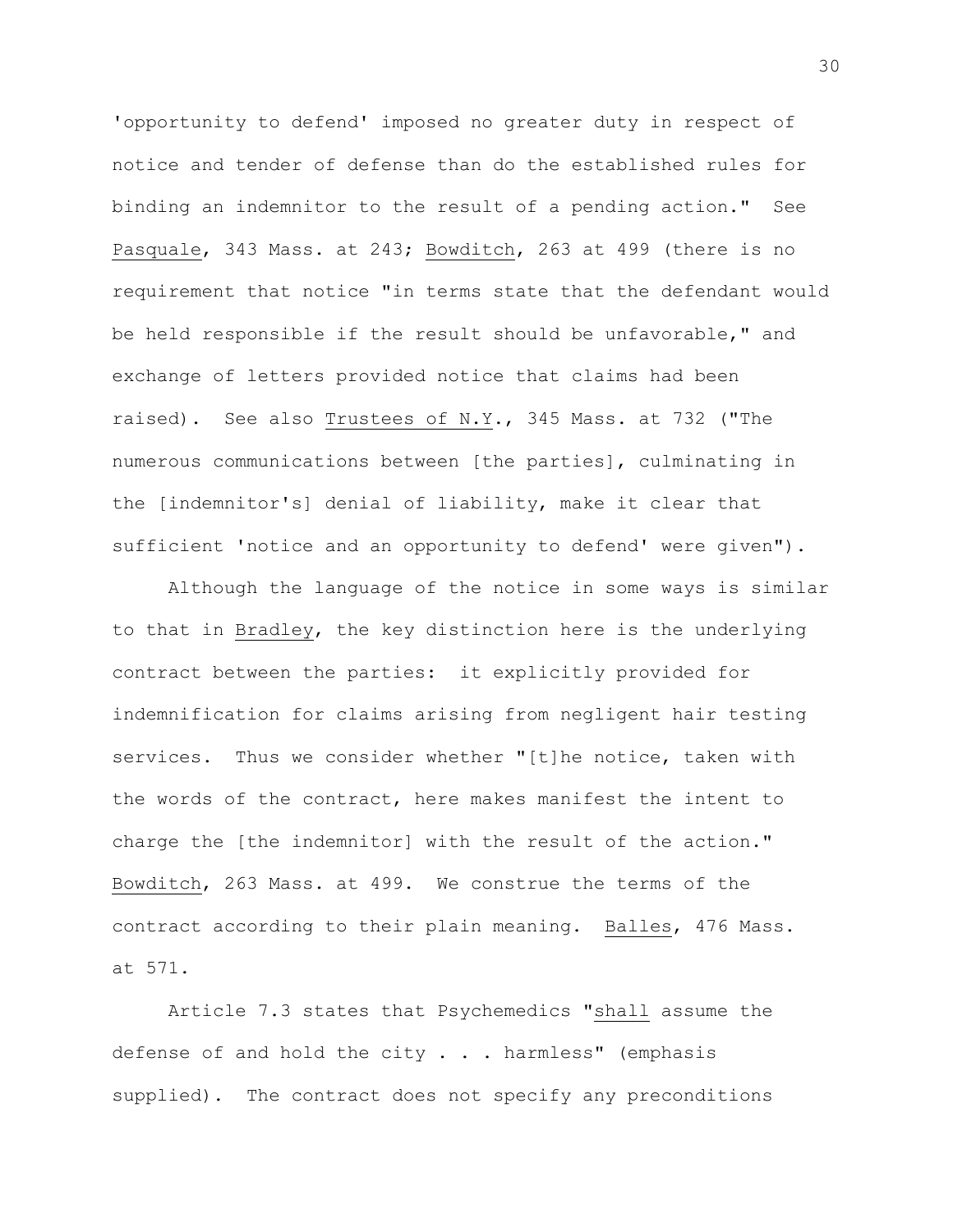necessary before Psychemedics is to assume the defense. See, e.g., Trustees of N.Y., 345 Mass. at 732 (no obligation that indemnitee make "demand or request" that indemnitor "take over the defense").

Thus, the phrase "shall assume the defense," which appears in the clause that defines the conditions under which indemnification would be necessary, by its terms created an obligation for Psychemedics to act. See Pasquale, 343 Mass. at 241, 245 (indemnification contract that provided that "buyer shall indemnify" was explicit and unquestioned); Bowditch, 263 Mass. at 498 (indemnitor had duty to indemnify and defend upon occurrence of damages that contract indemnified). See, e.g., Trustees of N.Y., 345 Mass. at 732-733 (notice, coupled with provisions of contract, was sufficient to establish opportunity to defend). Psychemedics's letters to the city on February 15 and June 19, 2006, when viewed in the light most favorable to the city as nonmoving party, twice refused the city's indemnification requests. Indeed, Psychemedics's June 19 response to the city, to the effect that it deemed article 7.3 inapplicable because a judgment of liability had not then been entered, underscores that it understood that it was obliged under that article to defend, were the obligation triggered. See Bowditch, supra ("The reason given for refusing to act shows that the defendant so understood it").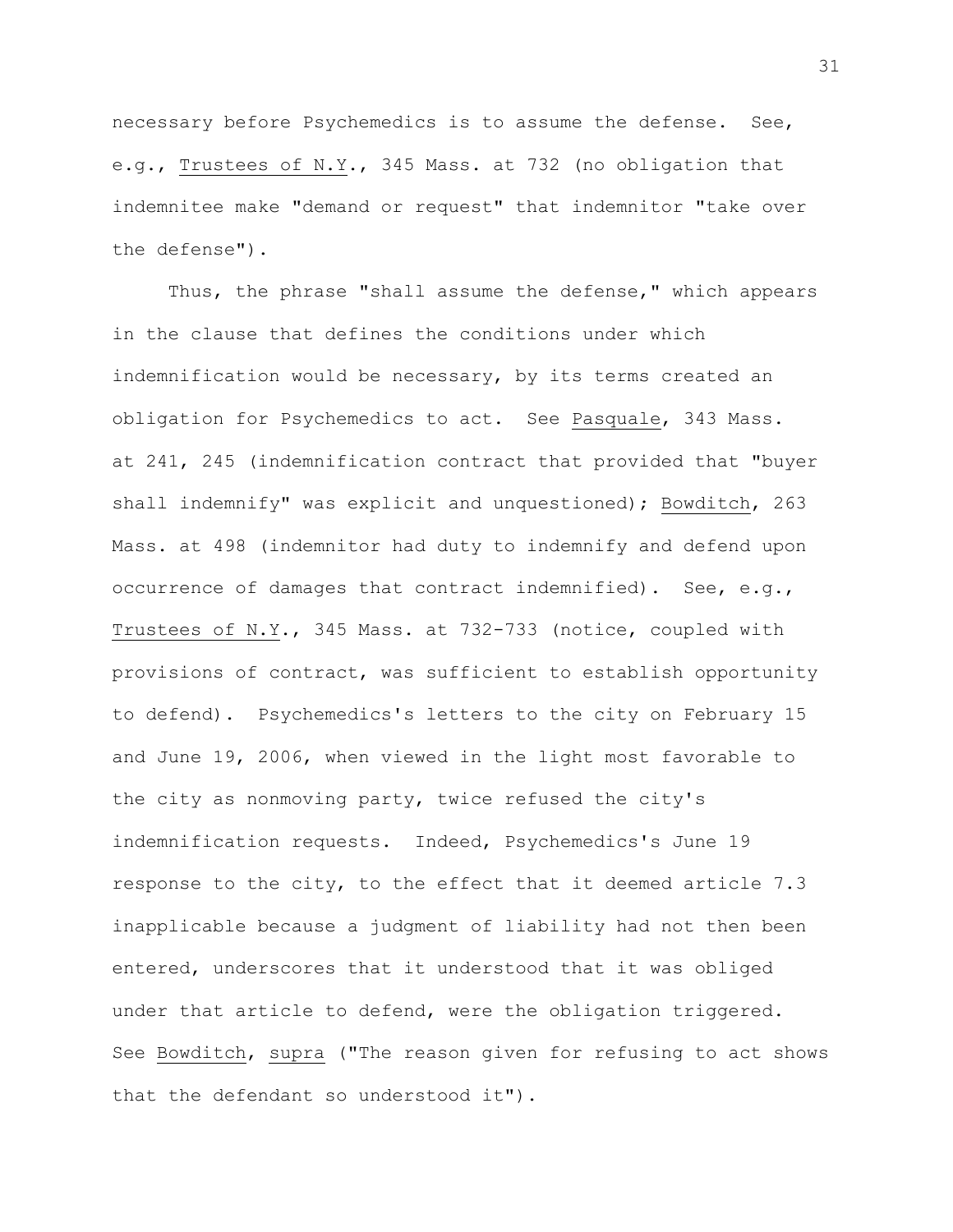In sum, where, as here, notice has been provided and an indemnitor has contracted that it "shall" defend, but the contract does not specify procedures for notice or tender of the opportunity to defend, the burden shifts to the indemnitor upon receiving notice that claims subject to the indemnification clause have arisen. See Trustees of N.Y., 345 Mass. at 731-732. The failure of an indemnitee to say "you shall defend" is not dispositive where the indemnitor was alerted to its contractual duty to do so. See Pasquale, 343 Mass. at 245 (it "is not unfair in the circumstances" to place on indemnitor "the burden of asking for the writ and taking over the defense")**.**

iv. Whether the city prevented Psychemedics from assuming the defense. At the same time, "once the duty to defend has been triggered, the indemnitee must allow the indemnitor to take over the defense." See Riva vs. Ashland, Inc., U.S. Dist. Ct., Nos. 09-CV-12074, 11-CV-12269, 11-CV-12277 (D. Mass. Mar. 26, 2013), citing Bradley, 171 Mass. at 132. "[A]n indemnitee's failure to allow the indemnitor to take charge of the defense relieves the indemnitor of its obligation to indemnify if liability is established." See Riva, supra. Although Psychemedics contends that the city "never allowed Psychemedics to assume its defense**,"** on the record before us, Psychemedics has not shown that the city's request for financial contribution from it meant that the city insisted upon keeping control of the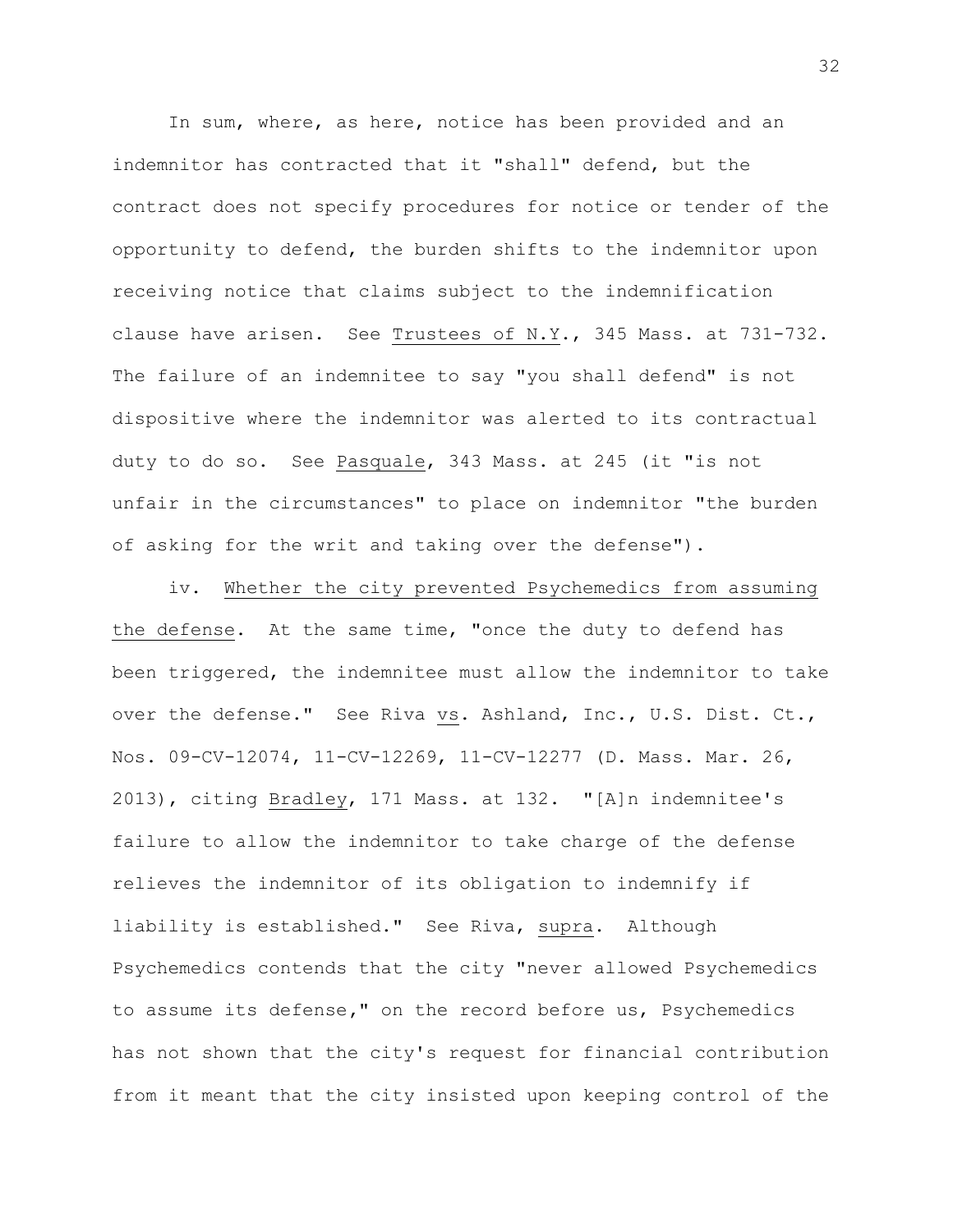defense, or that the city refused Psychemedics's efforts to assume the defense. The city's June 2006 letter asking that Psychemedics share in the defense costs "in light of the alternative remedy provided for" in article 7.3 of their contract,  $20$  when viewed in the light most favorable to the city, as required when deciding a motion for summary judgment,  $21$  is not on its face the equivalent of affirmative acts by the city thwarting, refusing, or in any way blocking efforts by Psychemedics to assume the defense.<sup>22</sup>

a<br>B

<sup>21</sup> The judge noted that "[t]he letter suggests that the [c]ity could but was not demanding that Psychemedics take over the defense" and determined that this language "cannot be read as an offer to allow Psychemedics to assume the defense." He then determined that Psychemedics was not allowed to do so.

<sup>22</sup> The letter was written in the context of prior communications between the parties concerning the lawsuits against the city challenging the use of the hair follicle tests. It was delivered six months after the first conversation between the parties in January of 2006, the content of which is disputed, see note 12, supra, and Psychemedics's response in February of 2006 to what Psychemedics stated was the city's request "that [Psychemedics] share in the out-of-pocket costs to hire an outside attorney to represent the [c]ity in the Jones et al. case."

<sup>20</sup> As noted supra, the city's June 2006 letter stated that the city "request[ed] that [Psychemedics] contribute financially to the defense of the . . . lawsuit, currently pending in the United States District Court." Citing article 7.3, the letter continued, "[t]he conduct alleged in the [lawsuit] is wrongful or negligent conduct on the part of [Psychemedics]. The [c]ity's request that you share in the cost of . . . defending this suit is a reasonable one in light of the alternative remedy provided for in this contract."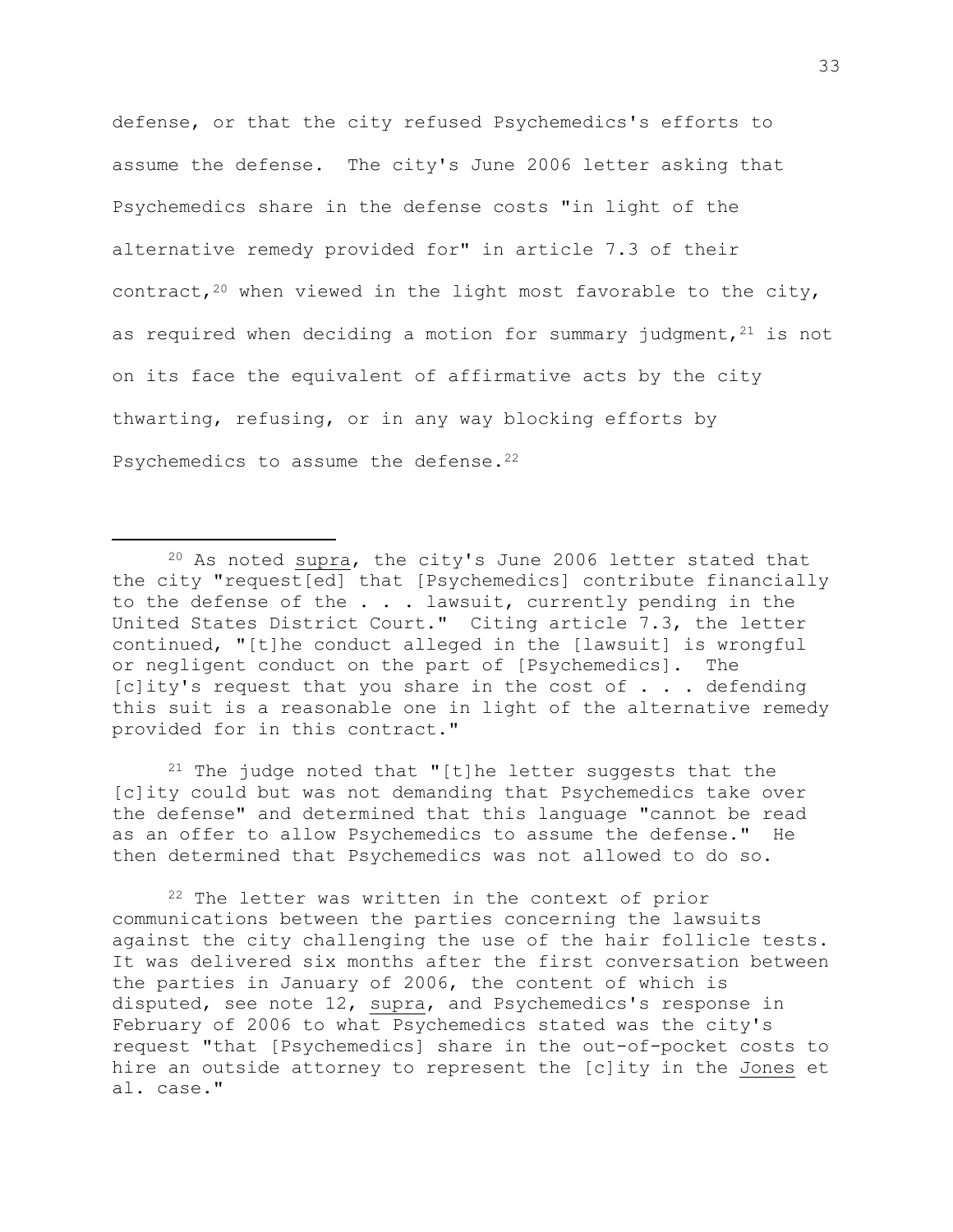Once it had notice of claims of conduct encompassed by the indemnification clause, the burden was on Psychemedics to assume the defense. On the summary judgment record before us, Psychemedics has not established that it attempted to assume this duty, let alone that the city kept it from doing so.<sup>23</sup> See Pasquale, 343 Mass. at 243 (while indemnitee attorney "gave no indication of expectation that [indemnitor] would take over the defense or offer to turn over the defence to him," its "attitude . . . [did] not destroy the force of the threshold" notice). Therefore, the determination whether Psychemedics in fact did tender a defense that the city rejected should have been left to the trier of fact, and the allowance of Psychemedics's motion for summary judgment on this ground was erroneous.

c. Remaining claims. As a result of allowing summary judgment in favor of Psychemedics on count one, the judge concluded that Psychemedics' other arguments that it was entitled to summary judgment, and the city's counterclaims, were moot. This, too, was error.

 $23$  That the letter, standing alone, does not establish that the city insisted on maintaining control, waived its rights to a defense, or otherwise rejected Psychemedics's efforts to defend does not preclude Psychemedics from demonstrating at trial, by use of the letter and other evidence not in the summary judgment record, that Psychemedics indeed did attempt to assume the defense, and that the city waived its right to a defense, or rejected Psychemedics's efforts to defend.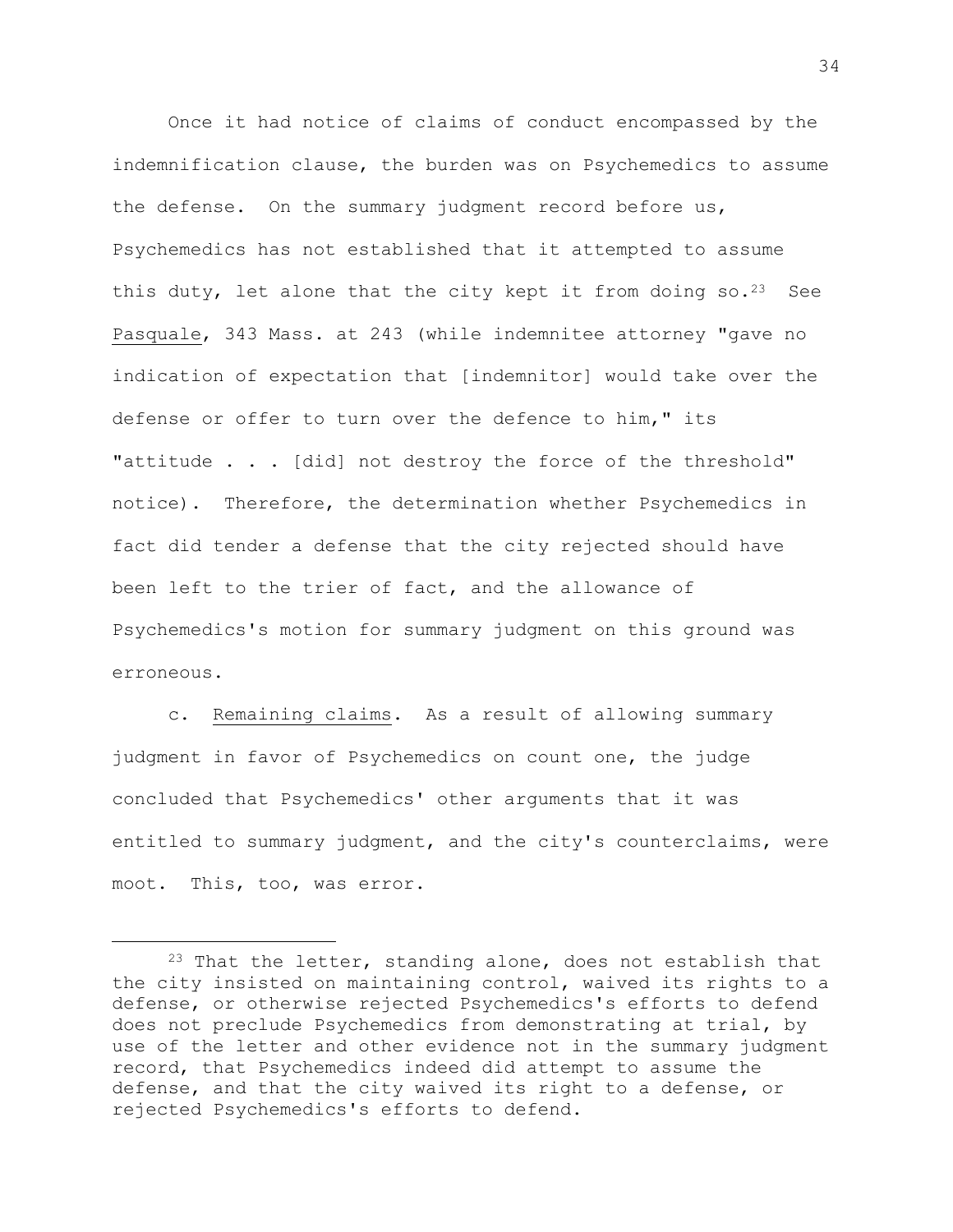i. City's counterclaims. Apart from its contention that count one was incorrectly decided, the city maintains that its counterclaims under article 8.2 should not have been dismissed as moot. It argues that the language of article 8.2 could be read as a distinct claim under the contract, and thus unrelated to any decision under article 7.3.

Psychemedics contends that the city waived its claim under article 8.2 by failing to argue in the Superior Court that the claim should survive a finding of no liability under article 7.3, and because the city failed adequately to present the claims to this court. This argument is not supported by the record. The city presented the substance of its counterclaims on several occasions in the Superior Court.<sup>24</sup> Accordingly, the city's counterclaims are not precluded on the ground that they were waived in that court.

Furthermore, notwithstanding Psychemedics's contentions to the contrary, the city also pursued its arguments relating to its claims under article 8.2 at several points in its brief before this court. Indeed, the city's brief contains a three-

 $24$  In particular, the city cited article 8.2 as precluding Psychemedics's claims for declaratory relief and breach of contract. In its counterclaim for declaratory relief, argued at a hearing before the same judge, the city maintained that Psychemedics was liable "under [a]rticle 8.2 of the Contracts" for the costs of the commission appeals and the city's liability, if any, as well as the costs in the Jones cases.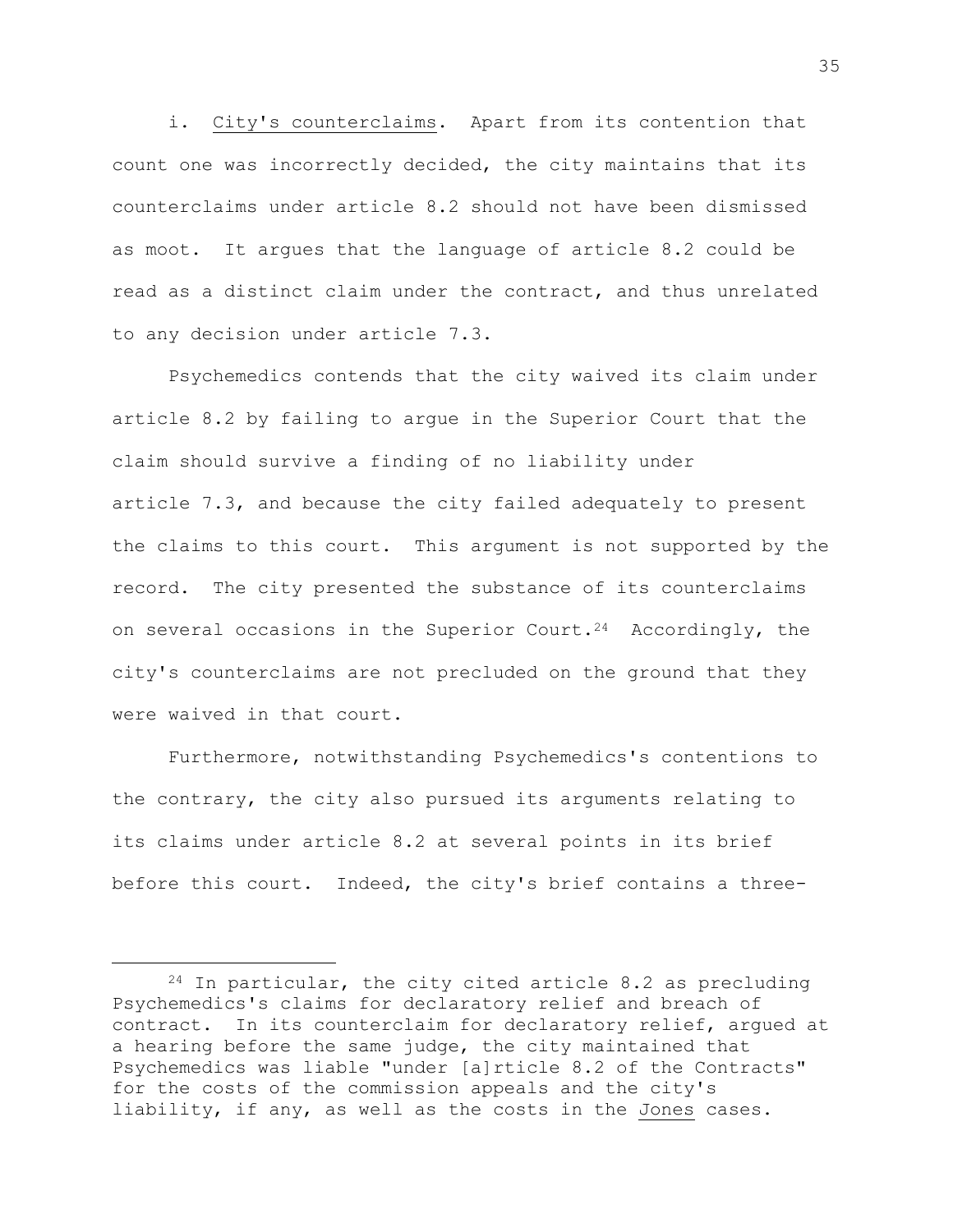page section entitled, "The Superior Court erred by dismissing the City's counterclaims under Article 8.2 without analysis or consideration of those counterclaims," as well as a nine-page section discussing the merits of those claims. Accordingly, the counterclaims, which rest on independent grounds, should be reinstated on remand.

ii. Psychemedics's other arguments. The judge did not reach three of Psychemedics's other arguments<sup>25</sup> -- waiver, lack of proximate cause, and judicial estoppel, after he concluded that Psychemedics had no obligation to indemnify the city and granted summary judgment in its favor on count one. Psychemedics asserts that it would be entitled to judgment as a matter of law on each of these other theories. On the record before us, Psychemedics is not entitled to judgment as a matter of law on any of them. We discuss each in turn.

A. Waiver. Psychemedics argues that, through an oral "original cooperation agreement" that modified the parties' written contract, the city agreed to accept legal and scientific assistance by Psychemedics in lieu of its right to indemnification, thereby waiving that right.

<sup>&</sup>lt;sup>25</sup> The claims Psychemedics asserted in the Superior Court for breach of contract, breach of the implied covenant of good faith and fair dealing, quantum meruit, unjust enrichment, and detrimental reliance are not at issue before us.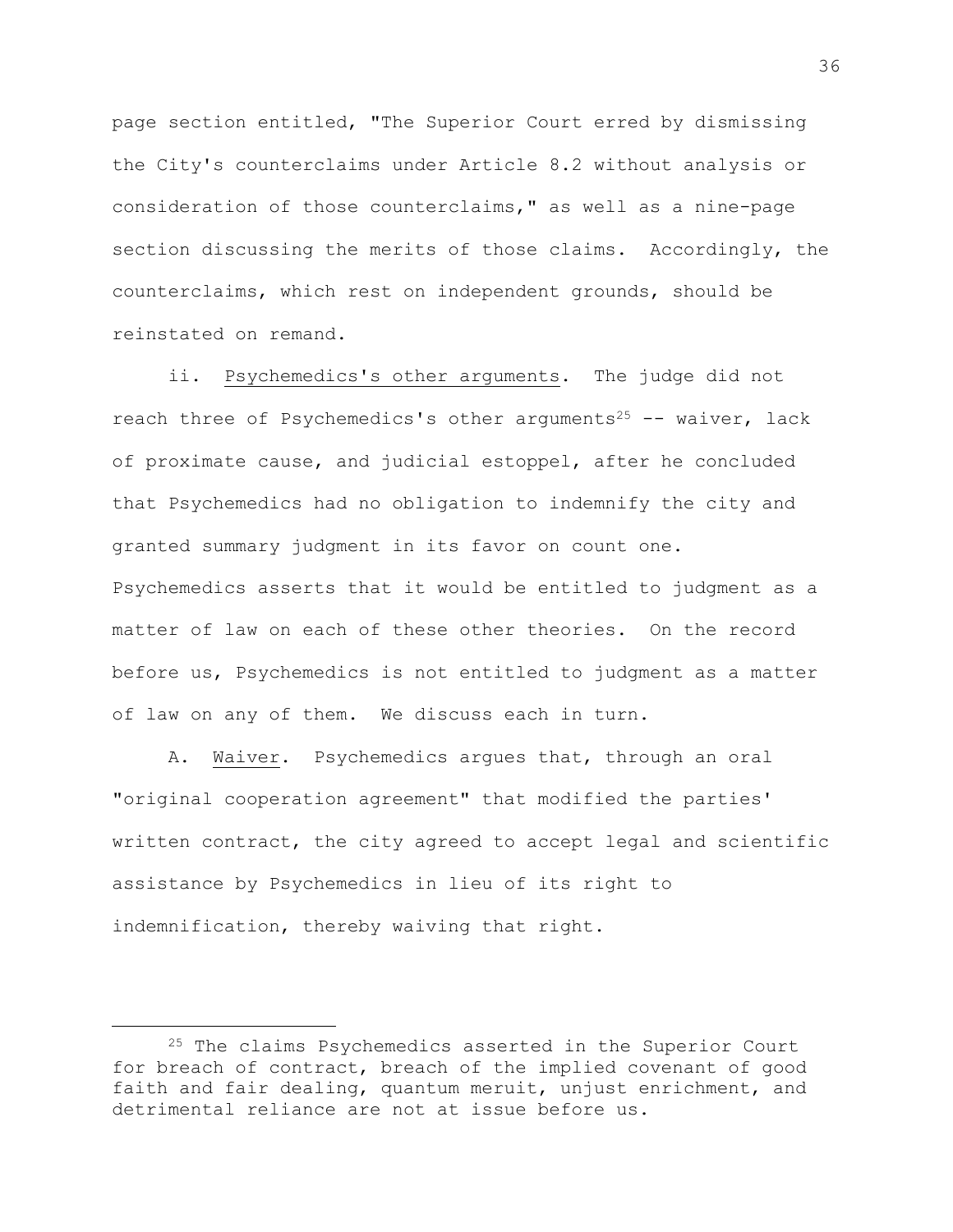Waiver is the "intentional relinquishment of a known right." Dynamic Mach. Works, Inc. v. Machine & Elec. Consultants, Inc., 444 Mass. 768, 771 (2005), quoting Doujotos v. Leventhal, 271 Mass. 280, 282 (1930). "[W]aiver must be shown clearly, unmistakably, and unequivocably" (citation omitted). Boston v. Labor Relations Comm'n, 48 Mass. App. Ct. 169, 174 (1999). Where the facts establishing waiver are undisputed, summary judgment is appropriate. See, e.g., Dynamic Mach. Works, Inc., supra at 773.

On this record, Psychemedics has not met its burden to show, based on undisputed facts, that the city waived its right to indemnification through an unwritten "cooperation agreement."<sup>26</sup> While Psychemedics contends that this oral waiver agreement took place in 2006, it has not shown this to be so on undisputed material facts or on disputed ones viewed in the light most favorable to the city; in a motion for summary judgment, it was for Psychemedics to prove, on undisputed facts,

<sup>26</sup> As an initial matter, Psychemedics has not shown by undisputed facts in the summary judgment record that the city waived the contractual requirement that modifications to the contract be in writing. See First Penn Mtge. Trust v. Dorchester Sav. Bank, 395 Mass. 614, 625 (1985). The record contains no evidence of a course of dealing in which the parties waived the requirement of a writing. Indeed, the record indicates that the city and Psychemedics completed other contract modifications, around the same time, in writings, suggesting that the requirement of written modification remained in force.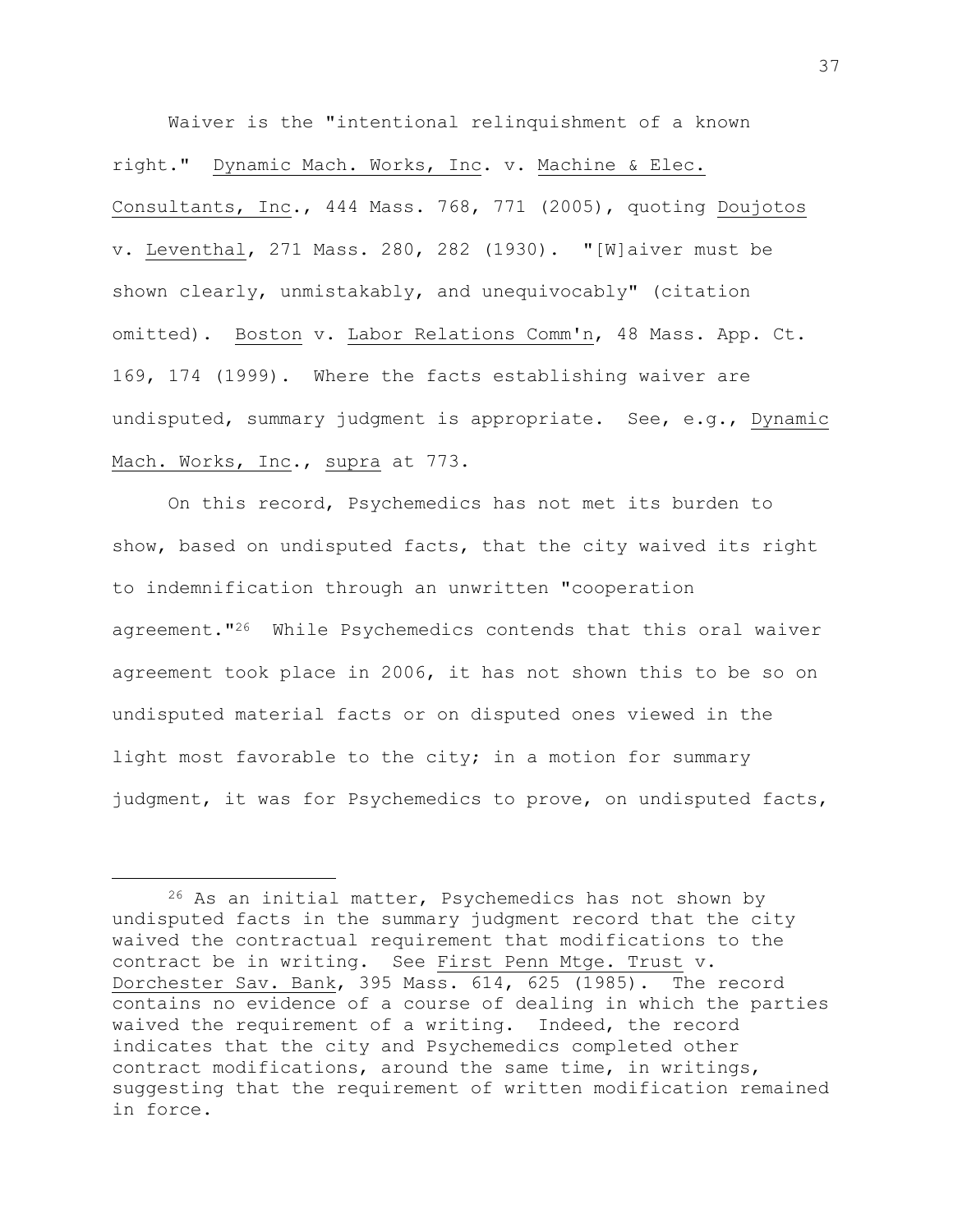as a matter of law, that the city undisputedly waived its rights to indemnification. The summary judgment record, however, does not support Psychemedics's contention. For example, in 2007, the city sought to bring a third-party claim against Psychemedics; at that point, more than a year later, the city thus appeared to believe that it retained its right to indemnification by Psychemedics.

In 2009, as Psychemedics points out, the city acknowledged that it had "an agreement" with Psychemedics concerning scientific and legal support. The existence of an agreement, without more, does not establish that its provisions included that the city had waived its right to indemnification. Moreover, the city disputes that the agreement, as described by Psychemedics, ever existed. Because of these disputes of material fact, Psychemedics has not shown that it would be entitled to judgment as a matter of law on its claim of waiver.

B. Proximate cause. Psychemedics also maintains that its conduct did not proximately cause harm to the city, because the terminations that resulted in the ligation at issue were as a result of the city's own actions.

Proximate cause is the "active efficient cause that sets in motion a train of events which brings about a result." Lynn Gas & Elec. Co. v. Meriden Fire Ins. Co., 158 Mass. 570, 575 (1893). Showing that something was a substantial contributing factor is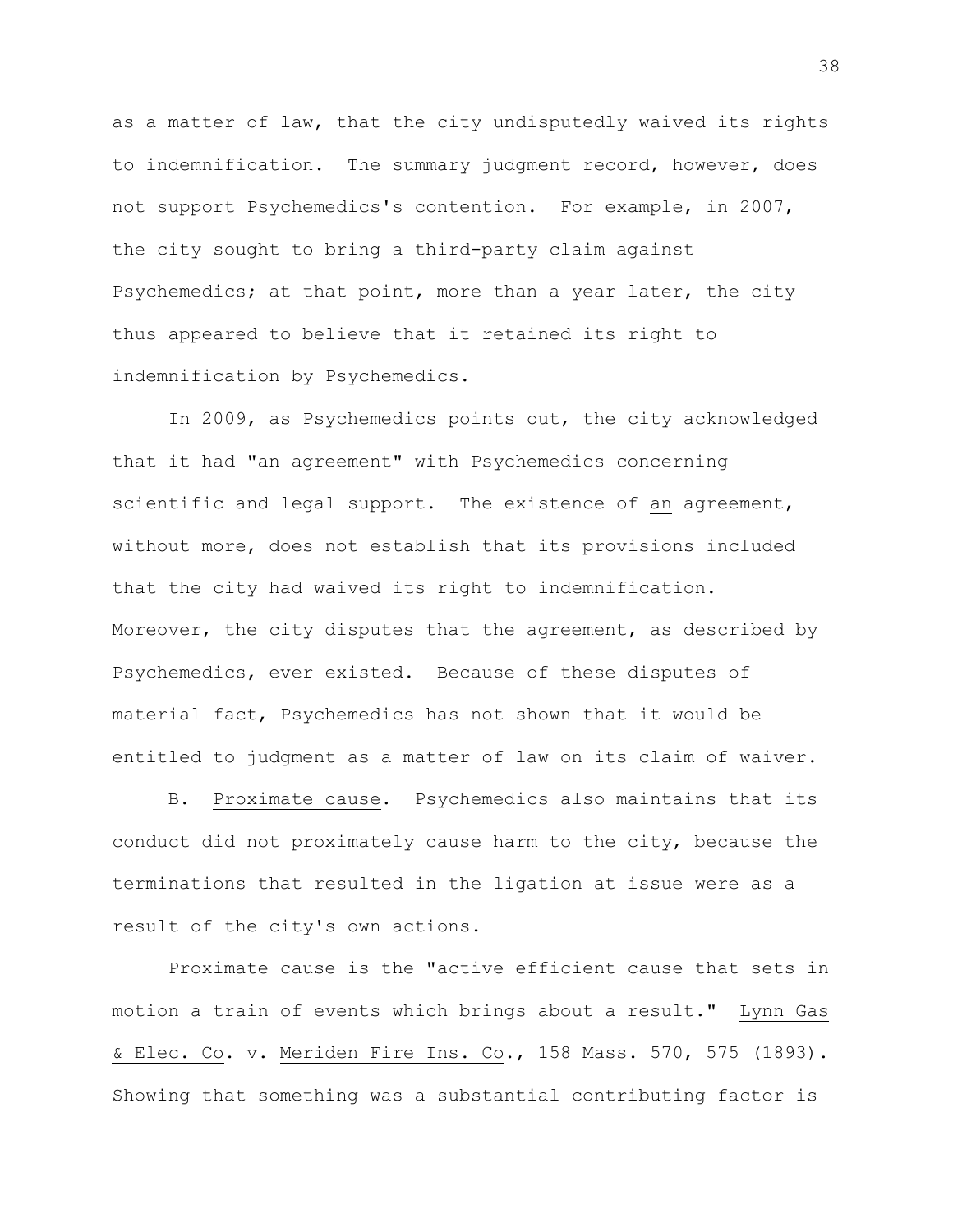sufficient to establish proximate cause, see O'Connor v. Raymark Indus., Inc., 401 Mass. 586, 591-592 (1988), where the result was reasonably foreseeable, Poskus v. Lombardo's of Randolph, Inc., 423 Mass. 637, 640 (1996). The intervention of an independent source may disrupt the causal chain so as to eliminate proximate cause. See Kent v. Commonwealth, 437 Mass. 312, 321 (2002).

Psychemedics argues that the police commissioner's final review before the employment actions were taken constituted a break in the causal chain**.** See, e.g., Girardi v. Gabriel, 38 Mass. App. Ct. 553, 559 (1995) (plaintiff's damages after poor investments of late husband's assets that should have passed by trust were not proximately caused by lawyer's negligent drafting of will). Psychemedics, however, has not met its burden to establish that the commissioner's role indeed disrupted the causal chain. Moreover, "a non-participating indemnitor may not, after receiving notice and an opportunity to defend, challenge in a subsequent action material facts established in the underlying case that bear on the indemnification obligation." CSX Transp., Inc., supra. See Polaroid Corp. v. Travelers Indem. Co., 414 Mass. 747, 763 n.20 (1993); Miller v. United States Fid. & Guar. Co., 291 Mass. 445, 448-449 (1935).

"Generally, questions of causation, proximate and intervening, present issues for the jury to decide." Solimene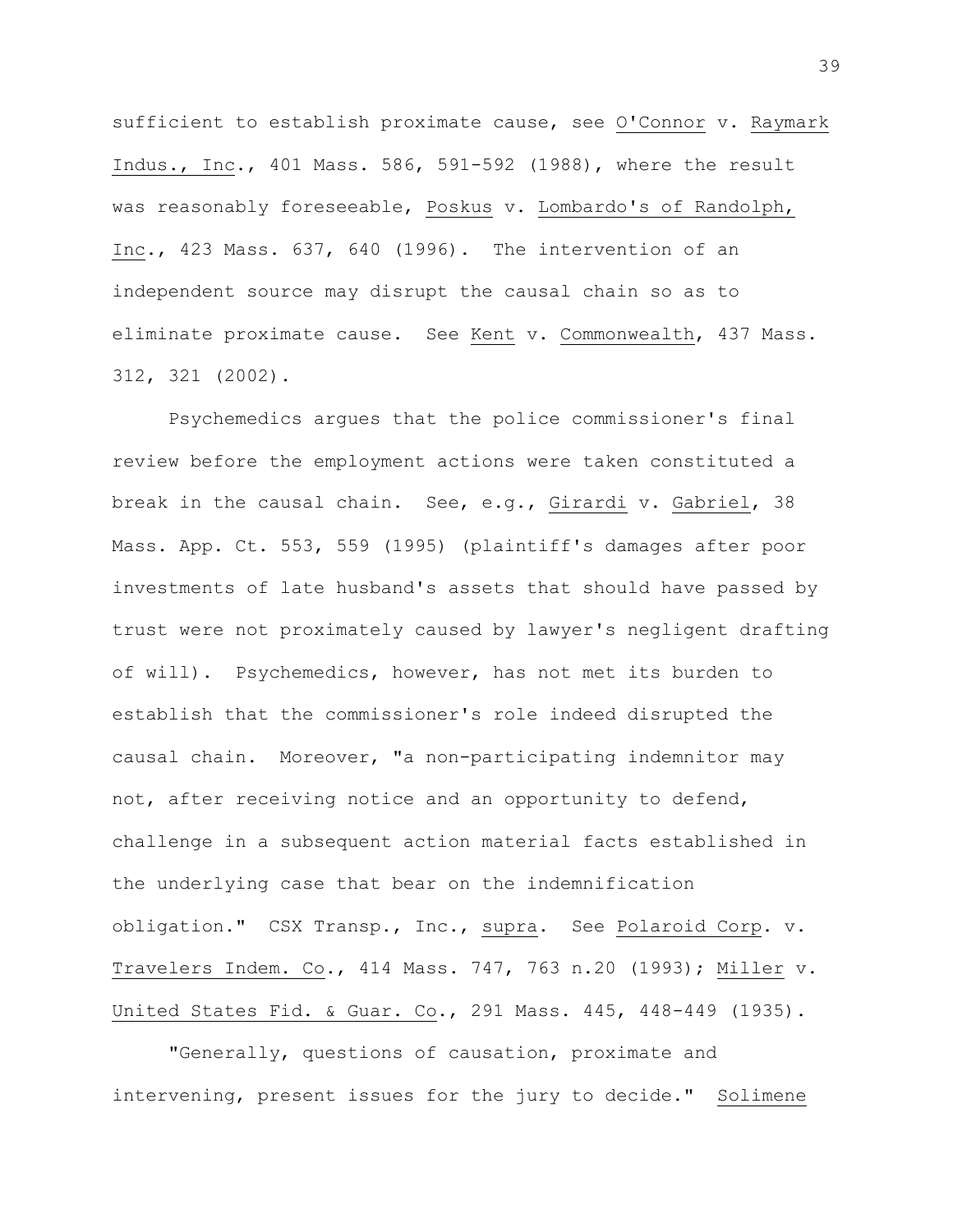v. B. Grauel & Co., 399 Mass. 790, 794 (1987). The commissioner's role in the employment decisions was a final, nonscientific review of a process that ultimately relied heavily on Psychemedics's actions. That the commissioner would recommend termination of individuals who wrongly or negligently had been flagged by Psychemedics on suspicion of illicit drug use was foreseeable and did not break the causal chain. See, e.g., id. at 796 (because it was foreseeable that employee of company that purchased defective machine would use machine as designed, employer's lack of special instructions or warnings were not supervening event of harm caused by machine). Therefore, Psychemedics has not shown that it is entitled to judgment as a matter of law that its actions were not a proximate cause of the city's harm.

C. Estoppel. Psychemedics argues that the city is estopped from obtaining indemnification because, in previous litigation in State and Federal court, the city asserted that Psychemedics's hair test (upon which the city based its decision to terminate an officer's employment) was reliable, and, in this case, the city contradicts that assertion.

The doctrine of judicial estoppel "precludes a party from asserting a position in one legal proceeding that is contrary to a position it had previously asserted in another proceeding." Blanchette v. School Comm. of Westwood, 427 Mass. 176, 184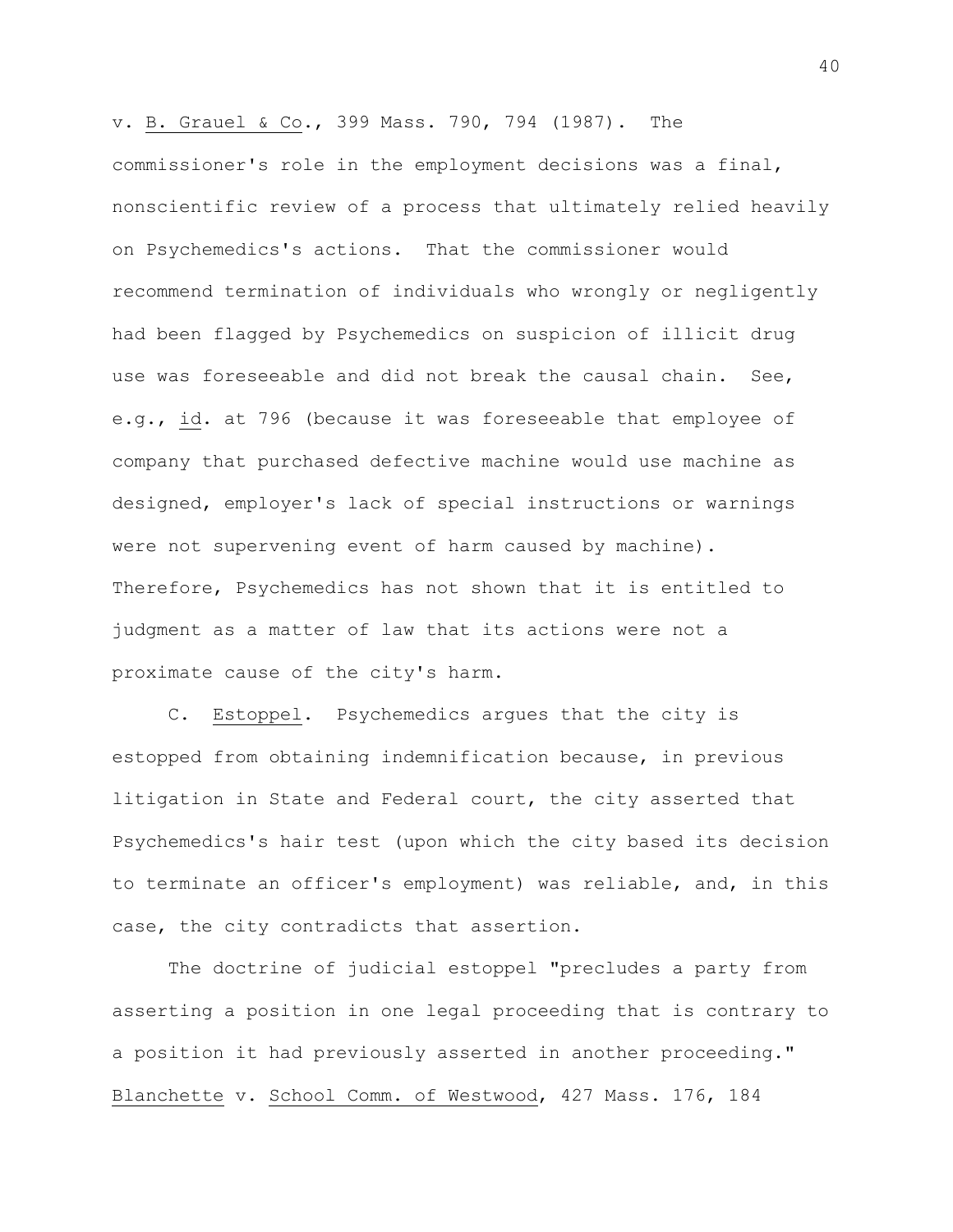(1998). To prevail on a motion for summary judgment on this claim, Psychemedics would have to demonstrate that (1) "the position being asserted . . . [is] directly contrary to the position previously asserted," and (2) "the party [had] succeeded in convincing the court to accept its prior position." Otis v. Arbella Mut. Ins. Co., 443 Mass. 634, 640-641 (2005).

Although the city previously did defend the use of Psychemedics's tests, it is not "contrary" to that position for the city thereafter to seek indemnification if wrongdoing subsequently were uncovered. There is no inconsistency in permitting a plaintiff to recover through indemnification claims that were unsuccessful in prior litigation. Indeed, that is precisely the situation that indemnification is designed to address. Compare Otis, 443 Mass. at 648 (judicial estoppel might apply where plaintiff would receive verdict "that is mutually inconsistent with the judgment [plaintiff] already has obtained").

Moreover, nothing in the record suggests that the initial defense here was not made in good faith. See Otis, 443 Mass. at 640 (judicial estoppel seeks to "prevent the manipulation of the judicial process by litigants" [citation omitted]). On this record, Psychemedics has not shown manipulation by the city of directly contrary positions. Additionally, and contrary to Psychemedics's assertions, the record does not support that the